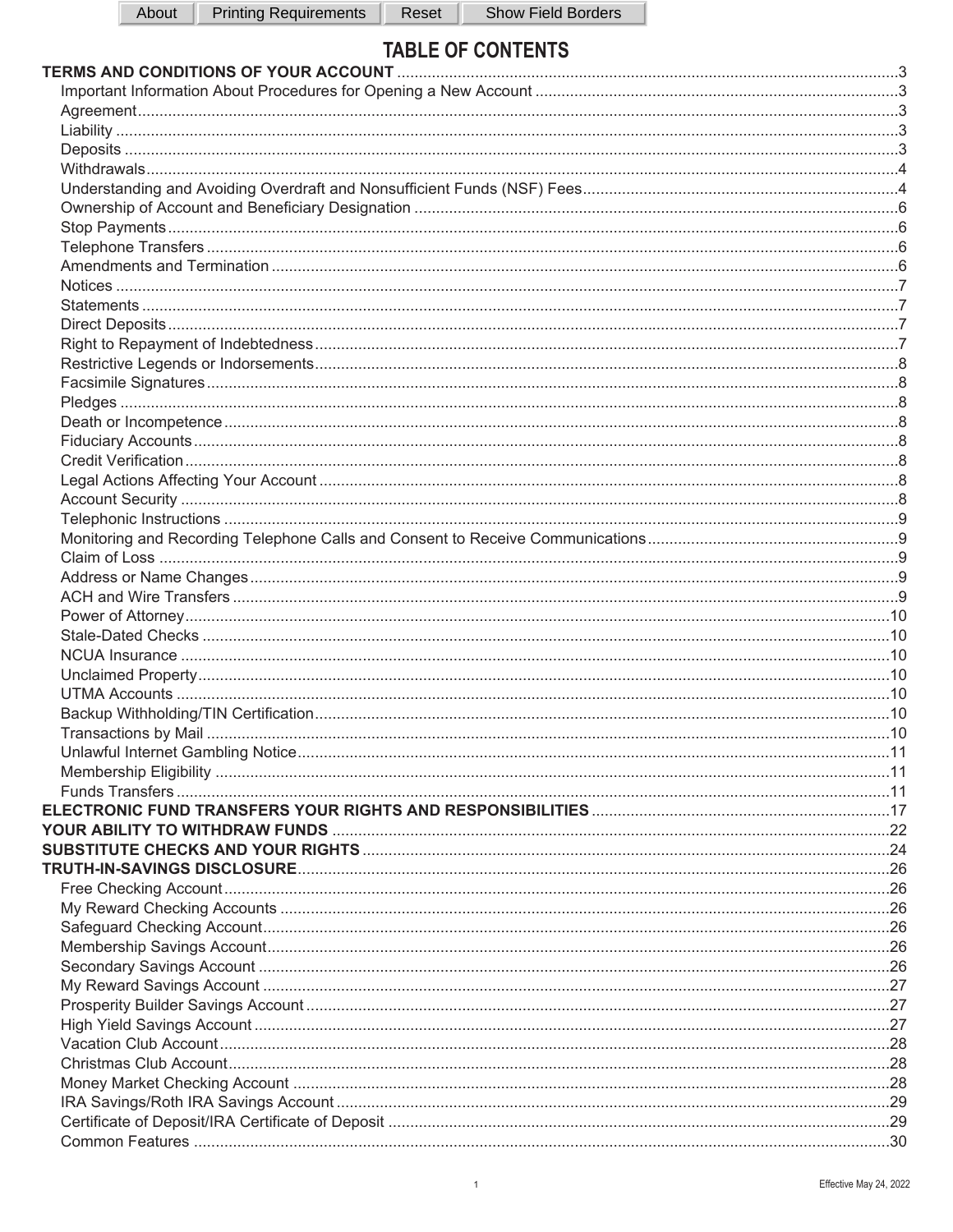# **TERMS AND CONDITIONS OF YOUR ACCOUNT**

**IMPORTANT INFORMATION ABOUT PROCEDURES FOR OPENING A NEW ACCOUNT -** To help the government fight the funding of terrorism and money laundering activities, federal law requires all financial institutions to obtain, verify, and record information that identifies each person who opens an account.

What this means for you: When you open an account, we will ask for your name, address, date of birth, and other information that will allow us to identify you. We may also ask to see your driver's license or other identifying documents.

**AGREEMENT -** This document, along with any other documents we give you pertaining to your account(s), is a contract that establishes rules which control your account(s) with us. Please read this carefully and retain it for future reference. If you sign the signature card or open or continue to use the account, you agree to these rules. You will receive a separate schedule of rates, qualifying balances, and fees if they are not included in this document. If you have any questions, please call us.

This agreement is subject to applicable federal laws, the laws of the state of Massachusetts and other applicable rules such as the operating letters of the Federal Reserve Banks and payment processing system rules (except to the extent that this agreement can and does vary such rules or laws). The body of state and federal law that governs our relationship with you, however, is too large and complex to be reproduced here. The purpose of this document is to:

(1) summarize some laws that apply to common transactions;

- (2) establish rules to cover transactions or events which the law does not regulate;
- (3) establish rules for certain transactions or events which the law regulates but permits variation by agreement; and
- (4) give you disclosures of some of our policies to which you may be entitled or in which you may be interested.

If any provision of this document is found to be unenforceable according to its terms, all remaining provisions will continue in full force and effect. We may permit some variations from our standard agreement, but we must agree to any variation in writing either on the signature card for your account or in some other document. Nothing in this document is intended to vary our duty to act in good faith and with ordinary care when required by law.

As used in this document the words "we," "our," and "us" mean the financial institution and the words "you" and "your" mean the account holder(s) and anyone else with the authority to deposit, withdraw, or exercise control over the funds in the account. However, this agreement does not intend, and the terms "you" and "your" should not be interpreted, to expand an individual's responsibility for an organization's liability. If this account is owned by a corporation, partnership or other organization, individual liability is determined by the laws generally applicable to that type of organization. The headings in this document are for convenience or reference only and will not govern the interpretation of the provisions. Unless it would be inconsistent to do so, words and phrases used in this document should be construed so the singular includes the plural and the plural includes the singular.

**LIABILITY -** You agree, for yourself (and the person or entity you represent if you sign as a representative of another) to the terms of this account and the schedule of charges. You authorize us to deduct these charges, without notice to you, directly from the account balance as accrued. You will pay any additional reasonable charges for services you request which are not covered by this agreement.

Each of you also agrees to be jointly and severally (individually) liable for any account shortage resulting from charges or overdrafts, whether caused by you or another with access to this account. This liability is due immediately, and we can deduct any amounts deposited into the account and apply those amounts to the shortage. You have no right to defer payment of this liability, and you are liable regardless of whether you signed the item or benefited from the charge or overdraft.

You will be liable for our costs as well as for our reasonable attorneys' fees, to the extent permitted by law, whether incurred as a result of collection or in any other dispute involving your account. This includes, but is not limited to, disputes between you and another joint owner; you and an authorized signer or similar party; or a third party claiming an interest in your account. This also includes any action that you or a third party takes regarding the account that causes us, in good faith, to seek the advice of an attorney, whether or not we become involved in the dispute. All costs and attorneys' fees can be deducted from your account when they are incurred, without notice to you.

**DEPOSITS -** We will give only provisional credit until collection is final for any items, other than cash, we accept for deposit (including items drawn "on us"). Before settlement of any item becomes final, we act only as your agent, regardless of the form of indorsement or lack of indorsement on the item and even though we provide you provisional credit for the item. We may reverse any provisional credit for items that are lost, stolen, or returned. Unless prohibited by law, we also reserve the right to charge back to your account the amount of any item deposited to your account or cashed for you which was initially paid by the payor bank and which is later returned to us due to an allegedly forged, unauthorized or missing indorsement, claim of alteration, encoding error, counterfeit cashier's check or other problem which in our judgment justifies reversal of credit. You authorize us to attempt to collect previously returned items without giving you notice, and in attempting to collect we may permit the payor bank to hold an item beyond the midnight deadline. Actual credit for deposits of, or payable in, foreign currency will be at the exchange rate in effect on final collection in U.S. dollars. We are not responsible for transactions by mail or outside depository until we actually record them. We will treat and record all transactions received after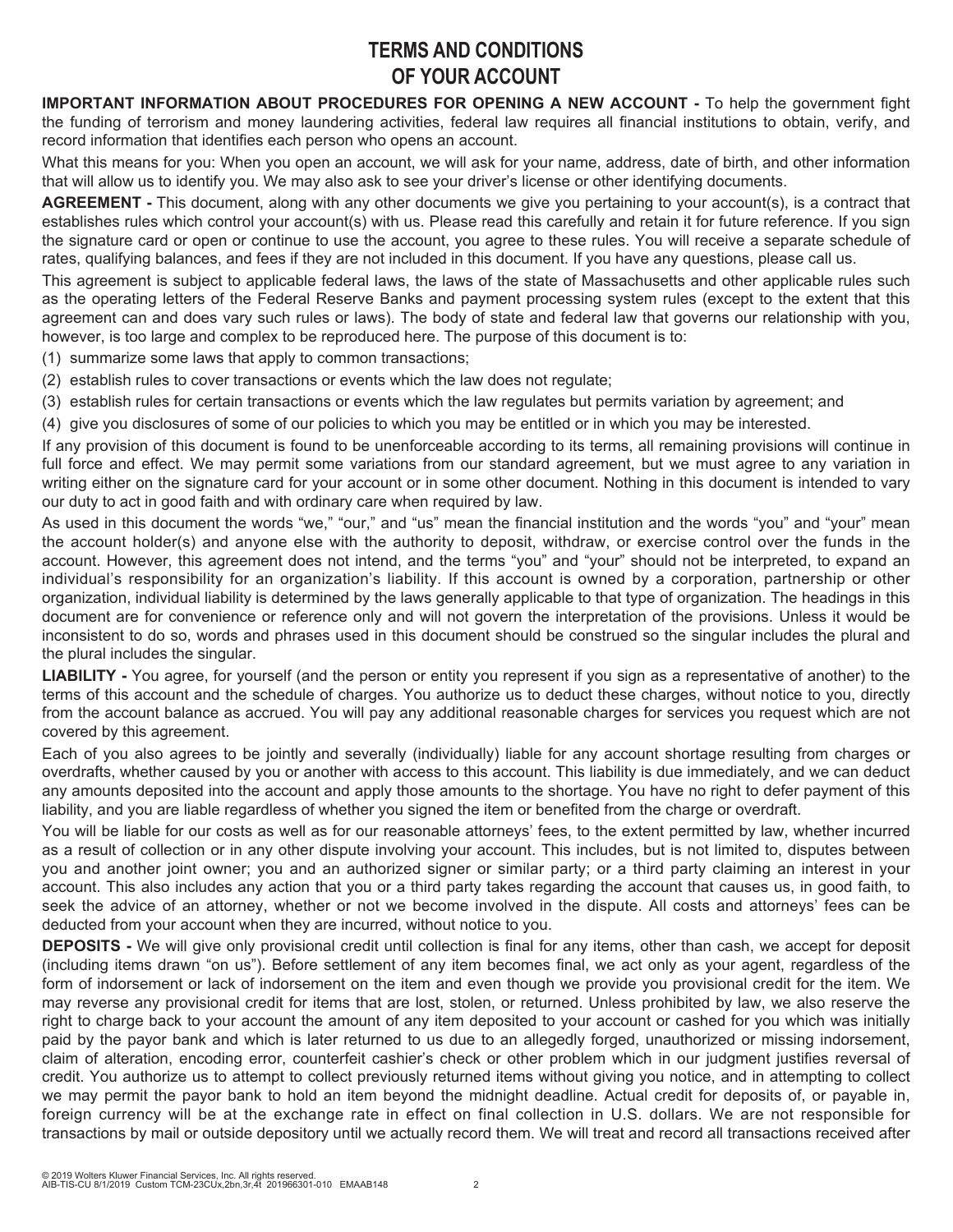our "daily cutoff time" on a business day we are open, or received on a day we are not open for business, as if initiated on the next business day that we are open. At our option, we may take an item for collection rather than for deposit. If we accept a third-party check or draft for deposit, we may require any third-party indorsers to verify or guarantee their indorsements, or indorse in our presence.

# **WITHDRAWALS -**

**Generally -** Unless clearly indicated otherwise on the account records, any of you, acting alone, who signs to open the account or has authority to make withdrawals may withdraw or transfer all or any part of the account balance at any time. Each of you (until we receive written notice to the contrary) authorizes each other person who signs or has authority to make withdrawals to indorse any item payable to you or your order for deposit to this account or any other transaction with us.

**Postdated checks -** A postdated check is one which bears a date later than the date on which the check is written. We may properly pay and charge your account for a postdated check even though payment was made before the date of the check, unless we have received written notice of the postdating in time to have a reasonable opportunity to act. Because we process checks mechanically, your notice will not be effective and we will not be liable for failing to honor your notice unless it precisely identifies the number, date, amount and payee of the item.

**Checks and withdrawal rules -** If you do not purchase your check blanks from us, you must be certain that we approve the check blanks you purchase. We may refuse any withdrawal or transfer request which you attempt on forms not approved by us or by any method we do not specifically permit. We may refuse any withdrawal or transfer request which is greater in number than the frequency permitted by our policy, or which is for an amount greater or less than any withdrawal limitations. We will use the date the transaction is completed by us (as opposed to the date you initiate it) to apply any frequency limitations. In addition, we may place limitations on the account until your identity is verified.

Even if we honor a nonconforming request, we are not required to do so later. If you violate the stated transaction limitations (if any), in our discretion we may close your account or reclassify your account as another type of account. If we reclassify your account, your account will be subject to the fees and earnings rules of the new account classification.

If we are presented with an item drawn against your account that would be a "substitute check," as defined by law, but for an error or defect in the item introduced in the substitute check creation process, you agree that we may pay such item.

**Cash withdrawals -** We recommend you take care when making large cash withdrawals because carrying large amounts of cash may pose a danger to your personal safety. As an alternative to making a large cash withdrawal, you may want to consider a cashier's check or similar instrument. You assume full responsibility of any loss in the event the cash you withdraw is lost, stolen, or destroyed. You agree to hold us harmless from any loss you incur as a result of your decision to withdraw funds in the form of cash.

**Multiple signatures, electronic check conversion, and similar transactions -** An electronic check conversion transaction is a transaction where a check or similar item is converted into an electronic fund transfer as defined in the Electronic Fund Transfers regulation. In these types of transactions the check or similar item is either removed from circulation (truncated) or given back to you. As a result, we have no opportunity to review the signatures or otherwise examine the original check or item. You agree that, as to these or any items as to which we have no opportunity to examine the signatures, you waive any requirement of multiple signatures.

# **UNDERSTANDING AND AVOIDING OVERDRAFT AND NONSUFFICIENT FUNDS (NSF) FEES -**

**Generally -** The information in this section is being provided to help you understand what happens if your account is overdrawn. Understanding the concepts of overdrafts and nonsufficient funds (NSF) is important and can help you avoid being assessed fees or charges. This section also provides contractual terms relating to overdrafts and NSF transactions.

An overdrawn account will typically result in you being charged an overdraft fee or an NSF fee. Generally, an overdraft occurs when there is not enough money in your account to pay for a transaction, but we pay (or cover) the transaction anyway. An NSF transaction is slightly different. In an NSF transaction, we do not cover the transaction. Instead, the transaction is rejected and the item or requested payment is returned. In either situation, we can charge you a fee.

If you use our Courtesy Pay or Courtesy Pay Plus programs and we cover a transaction for which there is not enough money in your account to pay, we will consider that an overdraft. We treat all other transactions for which there is not enough money in your account as an NSF transaction, regardless of whether we cover the transaction or the transaction is rejected.

**Determining your available balance -** We use the "available balance" method to determine whether your account is overdrawn, that is, whether there is enough money in your account to pay for a transaction. Importantly, your "available" balance may not be the same as your account's "actual" balance. This means an overdraft or an NSF transaction could occur regardless of your account's actual balance.

Your account's actual balance only includes transactions that have settled up to that point in time, that is, transactions (deposits and payments) that have posted to your account. The actual balance does not include outstanding transactions (such as checks that have not yet cleared and electronic transactions that have been authorized but which are still pending). The balance on your periodic statement is the ledger balance for your account as of the statement date.

As the name implies, your available balance is calculated based on the money "available" in your account to make payments. In other words, the available balance takes transactions that have been authorized, but not yet settled, and subtracts them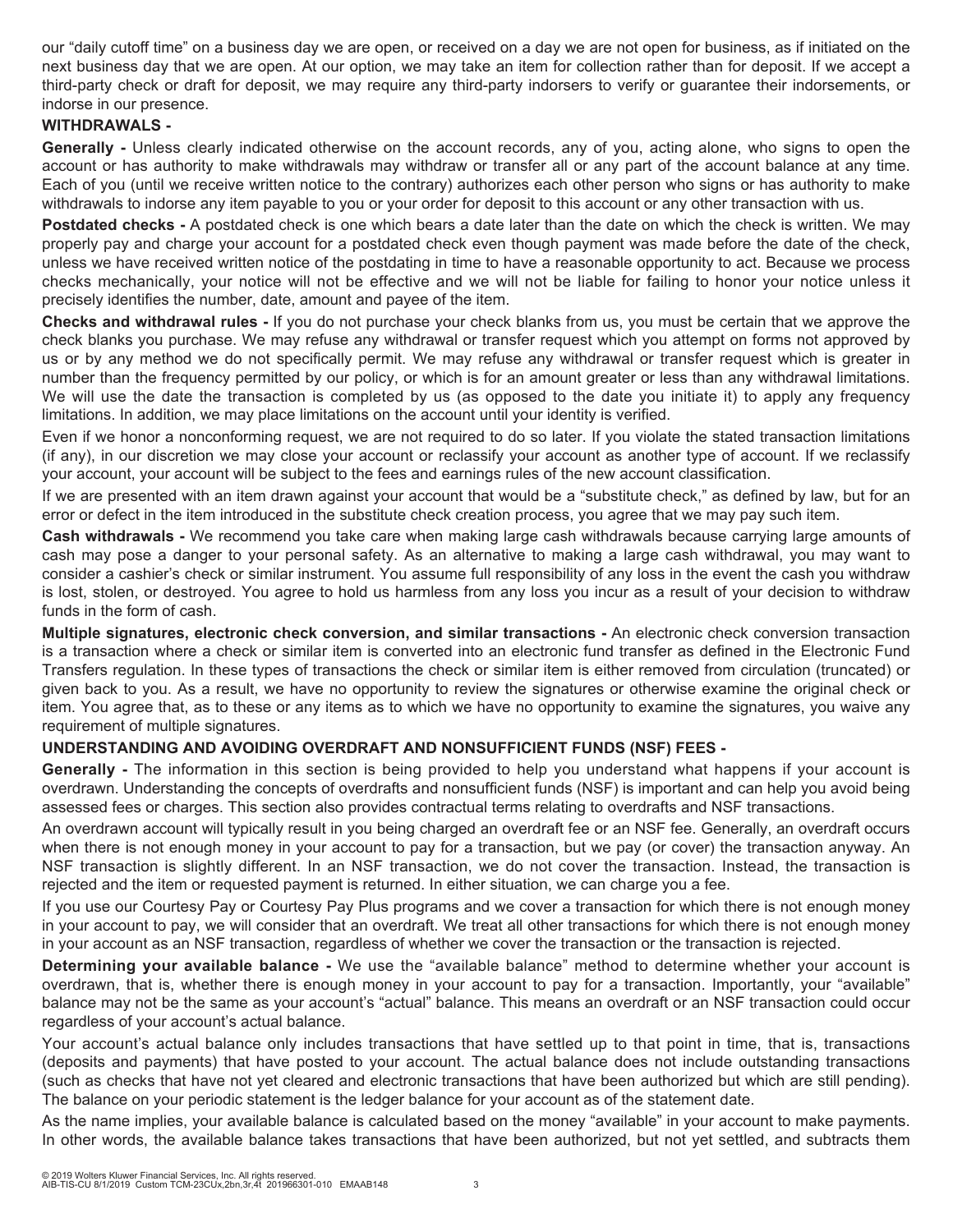from the actual balance. In addition, when calculating your available balance, any "holds" placed on deposits that have not yet cleared are also subtracted from the actual balance. For more information on how holds placed on funds in your account can impact your available balance, read the subsection titled "A temporary debit authorization hold affects your account balance."

**Overdrafts -** You understand that we may, at our discretion, honor withdrawal requests that overdraw your account. However, the fact that we may honor withdrawal requests that overdraw the account balance does not obligate us to do so later. So you can NOT rely on us to pay overdrafts on your account regardless of how frequently or under what circumstances we have paid overdrafts on your account in the past. We can change our practice of paying, or not paying, discretionary overdrafts on your account without notice to you. You can ask us if we have other account services that might be available to you where we commit to paying overdrafts under certain circumstances, such as an overdraft protection line-of-credit or a plan to sweep funds from another account you have with us. You agree that we may charge fees for overdrafts. For consumer accounts, we will not charge fees for overdrafts caused by ATM withdrawals or one-time debit card transactions if you have not opted-in to that service. We may use subsequent deposits, including direct deposits of social security or other government benefits, to cover such overdrafts and overdraft fees.

**Nonsufficient funds (NSF) fees -** If an item drafted by you (such as a check) or a transaction you set up (such as a preauthorized transfer) is presented for payment in an amount that is more than the amount of money available in your account, and we decide not to pay the item or transaction, you agree that we can charge you an NSF fee for returning the payment. Be aware that such an item or payment may be presented multiple times and that we do not monitor or control the number of times a transaction is presented for payment. You agree that we may charge you an NSF fee each time a payment is presented if the amount of money available in your account is not sufficient to cover the payment, regardless of the number of times the payment is presented.

**Payment types -** Some, but not necessarily all, of the ways you can access the funds in your account include debit card transactions, automated clearing house (ACH) transactions, and check transactions. All these payment types can use different processing systems and some may take more or less time to post. This information is important for a number of reasons. For example, keeping track of the checks you write and the timing of the preauthorized payments you set up will help you to know what other transactions might still post against your account.

**Balance information -** Keeping track of your balance is important. You can review your balance in a number of ways including reviewing your periodic statement, reviewing your balance online, accessing your account information by phone, or coming into one of our branches.

**Funds availability -** Knowing when funds you deposit will be made available for withdrawal is another important concept that can help you avoid being assessed fees or charges. Please see our funds availability disclosure for information on when different types of deposits will be made available for withdrawal. For those accounts to which our funds availability policy disclosure does not apply, you can ask us when you make a deposit when those funds will be available for withdrawal. An item may be returned after the funds from the deposit of that item are made available for withdrawal. In that case, we will reverse the credit of the item. We may determine the amount of available funds in your account for the purpose of deciding whether to return an item for insufficient funds at any time between the times we receive the item and when we return the item or send a notice in lieu of return. We need only make one determination, but if we choose to make a subsequent determination, the account balance at the subsequent time will determine whether there are insufficient available funds.

**A temporary debit authorization hold affects your account balance -** On debit card purchases, merchants may request a temporary hold on your account for a specified sum of money when the merchant does not know the exact amount of the purchase at the time the card is authorized. The amount of the temporary hold may be more than the actual amount of your purchase. Some common transactions where this occurs involve purchases of gasoline, hotel rooms, or meals at restaurants. When this happens, our processing system cannot determine that the amount of the hold exceeds the actual amount of your purchase. This temporary hold, and the amount charged to your account, will eventually be adjusted to the actual amount of your purchase, but it could be three calendar days, or even longer in some cases, before the adjustment is made. Until the adjustment is made, the amount of funds in your account available for other transactions will be reduced by the amount of the temporary hold. If another transaction is presented for payment in an amount greater than the funds left after the deduction of the temporary hold amount, you will be charged an NSF or overdraft fee according to our NSF or overdraft fee policy. You will be charged the fee even if you would have had sufficient funds in your account if the amount of the hold had been equal to the amount of your purchase.

# **Debit Card Transactions**

For debit card transactions involving merchant authorization holds (see "A temporary debit authorization hold affects your account balance" section of the Agreement), because there may be a longer delay between an authorization hold being applied and the transaction posting, this can sometimes result in a Courtesy Pay Fee based on an insufficient available balance at the time of a transaction posting, even if the available balance was sufficient earlier at the time of the authorization hold being applied.

It is important to keep in mind that for debit card transactions, we check your available balance at two separate times – first at the time a merchant authorization request is received, and second, when the transaction "settles" and posts to your account. If your available balance is insufficient to pay the pre-authorization amount requested by a merchant, we will decline the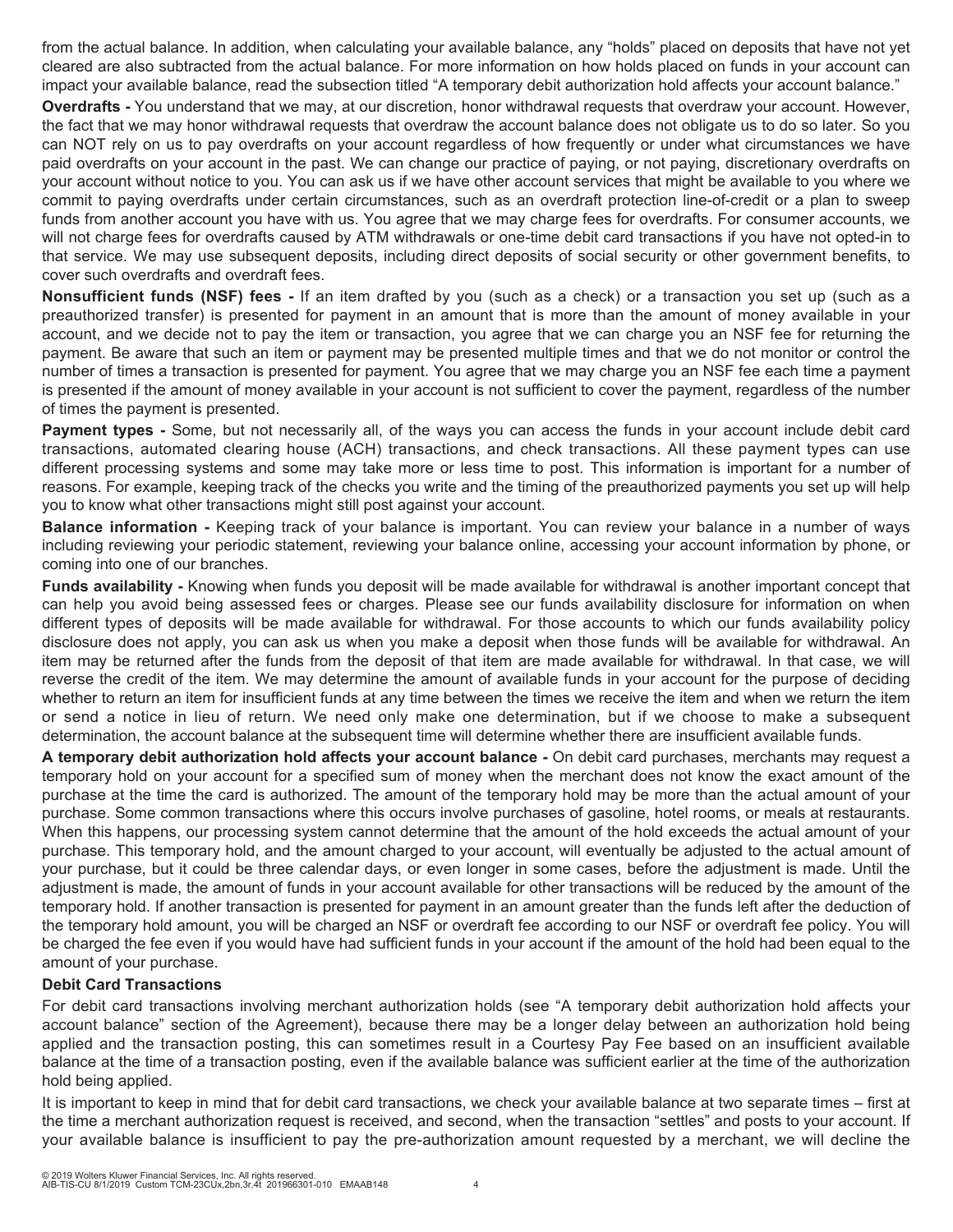request. If your available balance is sufficient to cover a merchant's authorization request, the authorization request will be approved and an authorization hold will be placed on your account in the amount of the merchant's authorization request. If the transaction later "settles" and posts to your account when the merchant or merchant's financial institution requests payment at a time when the available balance is insufficient to pay the posted transaction without causing an overdraft (i.e., paying the posted transaction results in an available balance of less than \$0), we will charge a Courtesy Pay Fee on that transaction even though the available balance was sufficient to cover it at the time the transaction was authorized.

The following example illustrates how this works:

Assume your actual and available balance are both \$40, and you use your debit card at a restaurant for \$30. If the restaurant requests preauthorization in the amount of \$30, an authorization hold is placed on \$30 in your account, so your available balance is only \$10. Your actual [or current or ledger] balance would remain \$40. Before the restaurant charge is sent to us for payment, a check that you wrote for \$40 clears or is "settled" or posted. Because your available balance is only \$10 (due to the authorization hold of \$30), your account will be overdrawn by \$30, even though your actual [or current or ledger] balance is \$40. In this example, if we pay the \$40 check under our discretionary overdraft services [or whatever terminology you use], we will charge you a Courtesy Pay Fee which will be deducted from your account, further increasing the overdrawn amount. In addition, when the restaurant charge is finally submitted to us for payment, we will release the authorization hold and pay the transaction amount (which may be \$30 or even a different amount, for example, if you added a tip) to the restaurant. Because the amount of the restaurant charge exceeded your available balance at the time the restaurant charge "settled" (i.e., at the time the merchant or its financial institution requested payment or the transaction posted to your account), we will charge you a Courtesy Pay Fee, even though the restaurant transaction was authorized and approved with a sufficient available balance.

**OWNERSHIP OF ACCOUNT AND BENEFICIARY DESIGNATION -** These rules apply to this account depending on the form of ownership and beneficiary designation, if any, specified on the account records. We make no representations as to the appropriateness or effect of the ownership and beneficiary designations, except as they determine to whom we pay the account funds.

**Individual Account -** is an account in the name of one person.

**Joint Account - With Survivorship (And Not As Tenants In Common) -** is an account in the name of two or more persons. Each of you intend that when you die the balance in the account (subject to any previous pledge to which we have agreed) will belong to the survivor(s). If two or more of you survive, you will own the balance in the account as joint tenants with survivorship and not as tenants in common.

**Revocable Trust Account -** One or two of you (called trustees) may create such an account in trust for another. Payments may be made to the trustee, or if there are two trustees, to either or both of the trustees or the survivor. Upon the death of the trustee or the death of both trustees, payment may be made to the person for whom the trust was made, or that person's legal representative.

**STOP PAYMENTS -** The rules in this section cover stopping payment of items such as checks and drafts. Rules for stopping payment of other types of transfers of funds, such as consumer electronic fund transfers, may be established by law or our policy. If we have not disclosed these rules to you elsewhere, you may ask us about those rules.

We may accept an order to stop payment on any item from any one of you. You must make any stop-payment order in the manner required by law and we must receive it in time to give us a reasonable opportunity to act on it before our stoppayment cutoff time. Because stop-payment orders are handled by computers, to be effective, your stop-payment order must precisely identify the number, date, and amount of the item, and the payee. You may stop payment on any item drawn on your account whether you sign the item or not. Generally, if your stop-payment order is given to us in writing it is effective for six months. Your order will lapse after that time if you do not renew the order in writing before the end of the six-month period. If the original stop-payment order was oral your stop-payment order will lapse after 14 calendar days if you do not confirm your order in writing within that time period. We are not obligated to notify you when a stop-payment order expires.

If you stop payment on an item and we incur any damages or expenses because of the stop payment, you agree to indemnify us for those damages or expenses, including attorneys' fees. You assign to us all rights against the payee or any other holder of the item. You agree to cooperate with us in any legal actions that we may take against such persons. You should be aware that anyone holding the item may be entitled to enforce payment against you despite the stop-payment order.

**TELEPHONE TRANSFERS -** A telephone transfer of funds from this account to another account with us, if otherwise arranged for or permitted, may be made by the same persons and under the same conditions generally applicable to withdrawals made in writing. Limitations on the number of telephonic transfers from a savings account, if any, are described elsewhere.

**AMENDMENTS AND TERMINATION -** We may change our bylaws and any term of this agreement. Rules governing changes in rates are provided separately in the Truth-in-Savings disclosure or in another document. For other changes we will give you reasonable notice in writing or by any other method permitted by law. We may close this account if your membership in the credit union terminates, or by giving reasonable notice to you and tender of the account balance personally or by mail. Items presented for payment after the account is closed may be dishonored. When you close your account, you are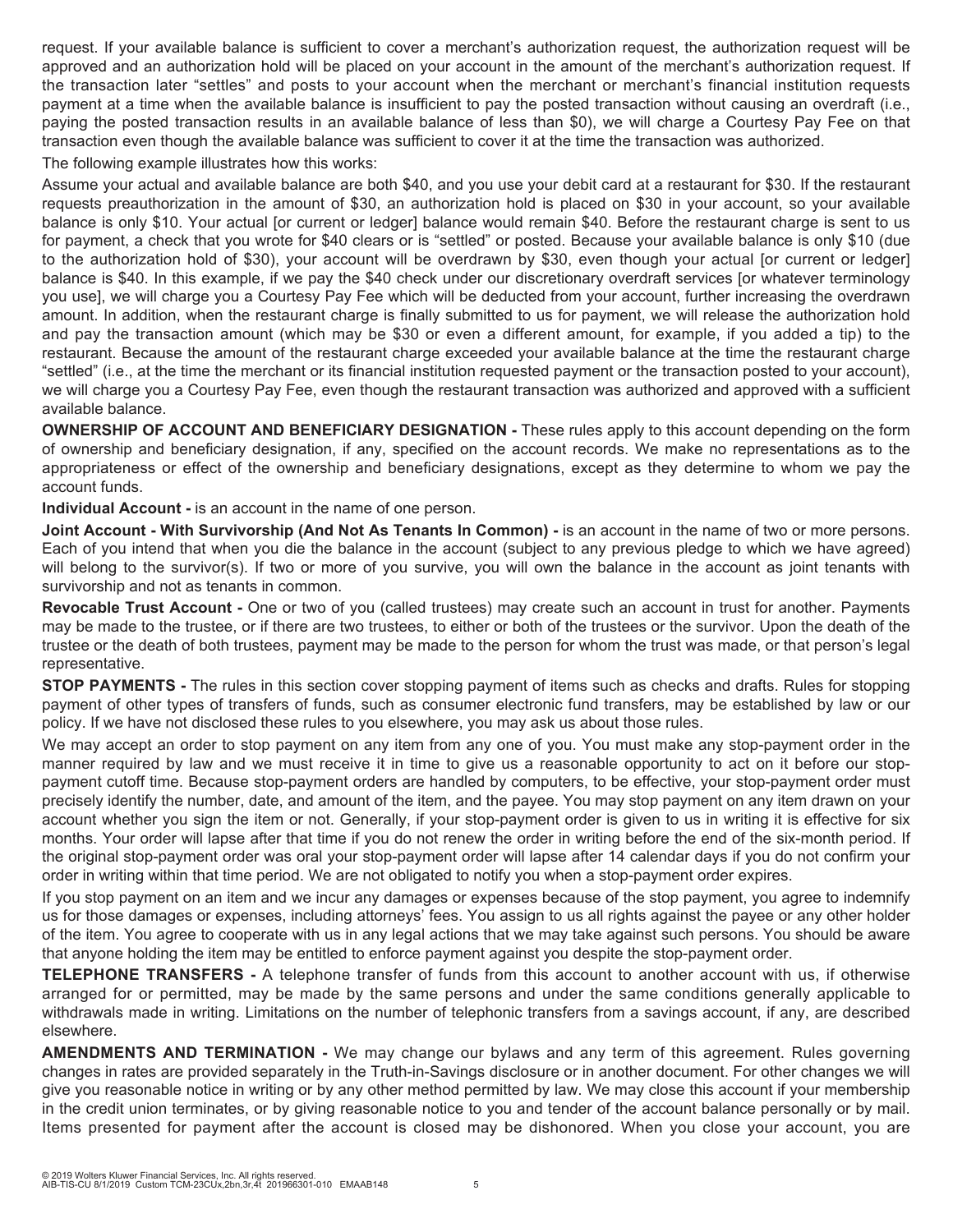responsible for leaving enough money in the account to cover any outstanding items and charges to be paid from the account. Only a joint tenant that is a member can close an account. Reasonable notice depends on the circumstances, and in some cases such as when we cannot verify your identity or we suspect fraud, it might be reasonable for us to give you notice after the change or account closure becomes effective. For instance, if we suspect fraudulent activity with respect to your account, we might immediately freeze or close your account and then give you notice. At our option, we may suspend your rights to member services if you violate the terms of this agreement. If we have notified you of a change in any term of your account and you continue to have your account after the effective date of the change, you have agreed to the new term(s).

**NOTICES -** Any written notice you give us is effective when we actually receive it, and it must be given to us according to the specific delivery instructions provided elsewhere, if any. We must receive it in time to have a reasonable opportunity to act on it. If the notice is regarding a check or other item, you must give us sufficient information to be able to identify the check or item, including the precise check or item number, amount, date and payee. Written notice we give you is effective when it is deposited in the United States Mail with proper postage and addressed to your mailing address we have on file. Notice to any of you is notice to all of you.

**STATEMENTS - Your duty to report unauthorized signatures, alterations and forgeries -** You must examine your statement of account with "reasonable promptness." If you discover (or reasonably should have discovered) any unauthorized signatures or alterations, you must promptly notify us of the relevant facts. As between you and us, if you fail to do either of these duties, you will have to either share the loss with us, or bear the loss entirely yourself (depending on whether we used ordinary care and, if not, whether we substantially contributed to the loss). The loss could be not only with respect to items on the statement but other items with unauthorized signatures or alterations by the same wrongdoer.

You agree that the time you have to examine your statement and report to us will depend on the circumstances, but will not, in any circumstance, exceed a total of 30 days from when the statement is first sent or made available to you.

You further agree that if you fail to report any unauthorized signatures, alterations or forgeries in your account within 60 days of when we first send or make the statement available, you cannot assert a claim against us on any items in that statement, and as between you and us the loss will be entirely yours. This 60-day limitation is without regard to whether we used ordinary care. The limitation in this paragraph is in addition to that contained in the first paragraph of this section.

**Your duty to report other errors or problems -** In addition to your duty to review your statements for unauthorized signatures, alterations and forgeries, you agree to examine your statement with reasonable promptness for any other error or problem - such as an encoding error or an unexpected deposit amount. Also, if you receive or we make available either your items or images of your items, you must examine them for any unauthorized or missing indorsements or any other problems. You agree that the time you have to examine your statement and items and report to us will depend on the circumstances. However, this time period shall not exceed 60 days. Failure to examine your statement and items and report any errors to us within 60 days of when we first send or make the statement available precludes you from asserting a claim against us for any errors on items identified in that statement and as between you and us the loss will be entirely yours.

**Errors relating to electronic fund transfers or substitute checks -** For information on errors relating to electronic fund transfers (e.g., on-line, mobile, debit card or ATM transactions) refer to your Electronic Fund Transfers disclosure and the sections on consumer liability and error resolution. For information on errors relating to a substitute check you received, refer to your disclosure entitled Substitute Checks and Your Rights.

**Duty to notify if statement not received -** You agree to immediately notify us if you do not receive your statement by the date you normally expect to receive it. Not receiving your statement in a timely manner is a sign that there may be an issue with your account, such as possible fraud or identity theft.

**DIRECT DEPOSITS -** If we are required for any reason to reimburse the federal government for all or any portion of a benefit payment that was directly deposited into your account, you authorize us to deduct the amount of our liability to the federal government from the account or from any other account you have with us, without prior notice and at any time, except as prohibited by law. We may also use any other legal remedy to recover the amount of our liability.

**RIGHT TO REPAYMENT OF INDEBTEDNESS -** You each agree that we may (without prior notice and when permitted by law) charge against and deduct from this account any due and payable debt any of you owe us now or in the future. If this account is owned by one or more of you as individuals, we may set off any funds in the account against a due and payable debt a partnership owes us now or in the future, to the extent of your liability as a partner for the partnership debt. If your debt arises from a promissory note, then the amount of the due and payable debt will be the full amount we have demanded, as entitled under the terms of the note, and this amount may include any portion of the balance for which we have properly accelerated the due date.

In addition to these contract rights, we may also have rights under a "statutory lien." A "lien" on property is a creditor's right to obtain ownership of the property in the event a debtor defaults on a debt. A "statutory lien" is one created by federal or state statute. If federal or state law provides us with a statutory lien, then we are authorized to apply, without prior notice, your shares and dividends to any debt you owe us, in accord with the statutory lien.

Neither our contract rights nor rights under a statutory lien apply to this account if prohibited by law. For example, neither our contract rights nor rights under a statutory lien apply to this account if: (a) it is an Individual Retirement Account or similar tax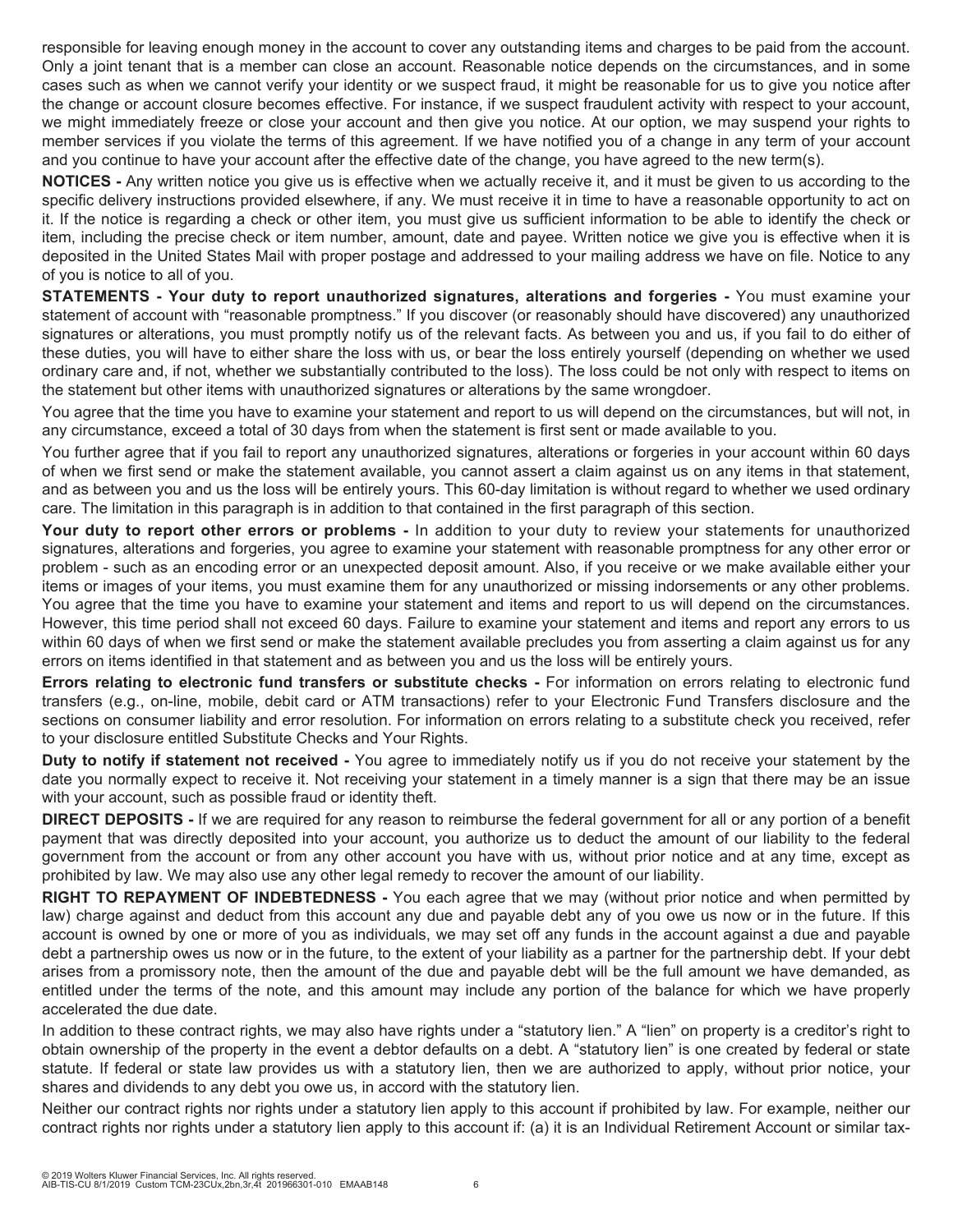deferred account, or (b) the debt is created by a consumer credit transaction under a credit card plan (but this does not affect our rights under any consensual security interest), or (c) the debtor's right of withdrawal arises only in a representative capacity. We will not be liable for the dishonor of any check or draft when the dishonor occurs because we charge and deduct an amount you owe us from your account. You agree to hold us harmless from any claim arising as a result of our exercise of our right to repayment.

**RESTRICTIVE LEGENDS OR INDORSEMENTS -** We are not required to honor any restrictive legend or restrictive indorsement on checks you write unless we have agreed in writing to the restriction. Examples of restrictive legends are "must be presented within 90 days" or "not valid for more than \$1,000.00." The payee's signature accompanied by the words "for deposit only" is an example of a restrictive indorsement.

**FACSIMILE SIGNATURES -** Unless you make advance arrangements with us, we have no obligation to honor facsimile signatures on your checks or other orders. If we do agree to honor items containing facsimile signatures, you authorize us, at any time, to charge you for all checks, drafts, or other orders, for the payment of money, that are drawn on us. You give us this authority regardless of by whom or by what means the facsimile signature(s) may have been affixed so long as they resemble the facsimile signature specimen filed with us, and contain the required number of signatures for this purpose. You must notify us at once if you suspect that your facsimile signature is being or has been misused.

**PLEDGES -** Each owner of this account may pledge all or any part of the funds in it for any purpose to which we agree. Any pledge of this account must first be satisfied before the rights of any surviving account owner or account beneficiary become effective.

**DEATH OR INCOMPETENCE -** You agree to notify us promptly if any person with a right to withdraw funds from your account(s) dies or is adjudicated (determined by the appropriate official) incompetent. We may continue to honor your checks, items, and instructions until: (a) we know of your death or adjudication of incompetence, and (b) we have had a reasonable opportunity to act on that knowledge. You agree that we may pay or certify checks drawn on or before the date of death or adjudication of incompetence for up to ten (10) days after your death or adjudication of incompetence unless ordered to stop payment by someone claiming an interest in the account.

**FIDUCIARY ACCOUNTS -** Accounts may be opened by a person acting in a fiduciary capacity. A fiduciary is someone who is appointed to act on behalf of and for the benefit of another. We are not responsible for the actions of a fiduciary, including the misuse of funds. This account may be opened and maintained by a person or persons named as a trustee under a written trust agreement, or as executors, administrators, or conservators under court orders. You understand that by merely opening such an account, we are not acting in the capacity of a trustee in connection with the trust nor do we undertake any obligation to monitor or enforce the terms of the trust or letters.

**CREDIT VERIFICATION -** You agree that we may verify credit and employment history by any necessary means, including preparation of a credit report by a credit reporting agency.

**LEGAL ACTIONS AFFECTING YOUR ACCOUNT -** If we are served with a subpoena, restraining order, writ of attachment or execution, levy, garnishment, search warrant, or similar order relating to your account (termed "legal action" in this section), we will comply with that legal action. Or, in our discretion, we may freeze the assets in the account and not allow any payments out of the account until a final court determination regarding the legal action. We may do these things even if the legal action involves less than all of you. In these cases, we will not have any liability to you if there are insufficient funds to pay your items because we have withdrawn funds from your account or in any way restricted access to your funds in accordance with the legal action. Any fees or expenses we incur in responding to any legal action (including, without limitation, attorneys' fees and our internal expenses) may be charged against your account. The list of fees applicable to your account(s) provided elsewhere may specify additional fees that we may charge for certain legal actions.

# **ACCOUNT SECURITY -**

**Duty to protect account information and methods of access -** It is your responsibility to protect the account numbers and electronic access devices (e.g., a Debit card) we provide you for your account(s). Do not discuss, compare, or share information about your account number(s) with anyone unless you are willing to give them full use of your money. An account number can be used by thieves to issue an electronic debit or to encode your number on a false demand draft which looks like and functions like an authorized check. If you furnish your access device and grant actual authority to make transfers to another person (a family member or coworker, for example) who then exceeds that authority, you are liable for the transfers unless we have been notified that transfers by that person are no longer authorized.

Your account number can also be used to electronically remove money from your account, and payment can be made from your account even though you did not contact us directly and order the payment.

You must also take precaution in safeguarding your blank checks. Notify us at once if you believe your checks have been lost or stolen. As between you and us, if you are negligent in safeguarding your checks, you must bear the loss entirely yourself or share the loss with us (we may have to share some of the loss if we failed to use ordinary care and if we substantially contributed to the loss).

**Positive pay and other fraud prevention services -** Except for consumer electronic fund transfers subject to Regulation E, you agree that if we offer you services appropriate for your account to help identify and limit fraud or other unauthorized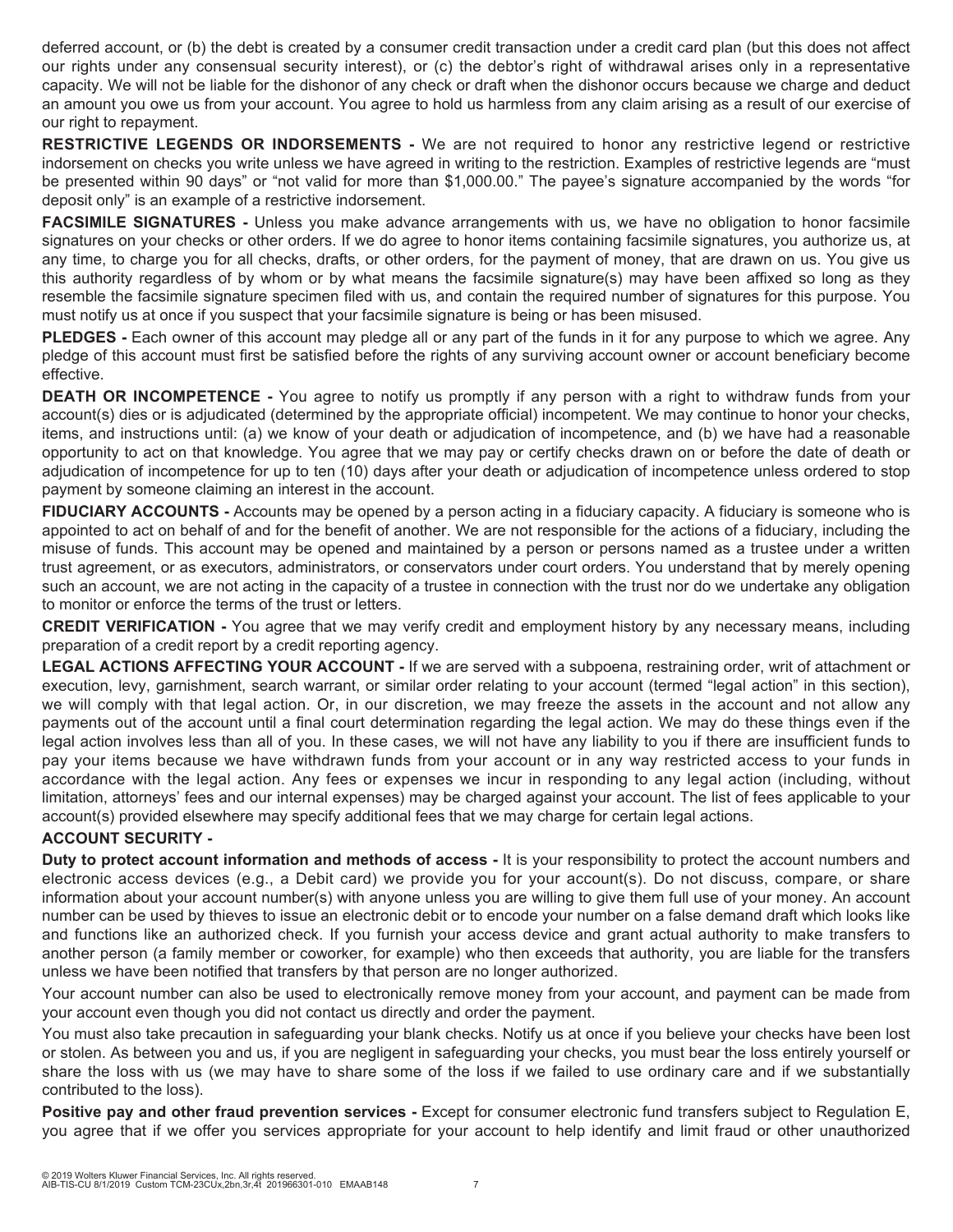transactions against your account, and you reject those services, you will be responsible for any fraudulent or unauthorized transactions which could have been prevented by the services we offered. You will not be responsible for such transactions if we acted in bad faith or to the extent our negligence contributed to the loss. Such services include positive pay or commercially reasonable security procedures. If we offered you a commercially reasonable security procedure which you reject, you agree that you are responsible for any payment order, whether authorized or not, that we accept in compliance with an alternative security procedure that you have selected. The positive pay service can help detect and prevent check fraud and is appropriate for account holders that issue: a high volume of checks, a lot of checks to the general public, or checks for large dollar amounts.

**TELEPHONIC INSTRUCTIONS -** Unless required by law or we have agreed otherwise in writing, we are not required to act upon instructions you give us via facsimile transmission or leave by voice mail or on a telephone answering machine.

**MONITORING AND RECORDING TELEPHONE CALLS AND CONSENT TO RECEIVE COMMUNICATIONS -** Subject to federal and state law, we may monitor or record phone calls for security reasons, to maintain a record and to ensure that you receive courteous and efficient service. You consent in advance to any such recording.

To provide you with the best possible service in our ongoing business relationship for your account we may need to contact you about your account from time to time by telephone, text messaging or email. However, we first obtain your consent to contact you about your account in compliance with applicable consumer protection provisions in the federal Telephone Consumer Protection Act of 1991 (TCPA), CAN-SPAM Act and their related federal regulations and orders issued by the Federal Communications Commission (FCC).

- Your consent is limited to your account, and as authorized by applicable law and regulations.
- Your consent is voluntary and not conditioned on the purchase of any product or service from us.

With the above understandings, you authorize us to contact you regarding your account throughout its existence using any telephone numbers or email addresses that you have previously provided to us by virtue of an existing business relationship or that you may subsequently provide to us..

This consent is regardless of whether the number we use to contact you is assigned to a landline, a paging service, a cellular wireless service, a specialized mobile radio service, other radio common carrier service or any other service for which you may be charged for the call. You further authorize us to contact you through the use of voice, voice mail and text messaging, including the use of pre-recorded or artificial voice messages and an automated dialing device.

If necessary, you may change or remove any of the telephone numbers or email addresses at any time using any reasonable means to notify us.

**CLAIM OF LOSS -** The following rules do not apply to a transaction or claim related to a consumer electronic fund transfer governed by Regulation E (e.g., an everyday consumer debit card or ATM transaction). The error resolution procedures for consumer electronic fund transfers can be found in our initial Regulation E disclosure titled, "Electronic Fund Transfers." For other transactions or claims, if you claim a credit or refund because of a forgery, alteration, or any other unauthorized withdrawal, you agree to cooperate with us in the investigation of the loss, including giving us an affidavit containing whatever reasonable information we require concerning your account, the transaction, and the circumstances surrounding the loss. You will notify law enforcement authorities of any criminal act related to the claim of lost, missing, or stolen checks or unauthorized withdrawals. We will have a reasonable period of time to investigate the facts and circumstances surrounding any claim of loss. Unless we have acted in bad faith, we will not be liable for special or consequential damages, including loss of profits or opportunity, or for attorneys' fees incurred by you.

You agree that you will not waive any rights you have to recover your loss against anyone who is obligated to repay, insure, or otherwise reimburse you for your loss. You will pursue your rights or, at our option, assign them to us so that we may pursue them. Our liability will be reduced by the amount you recover or are entitled to recover from these other sources.

**ADDRESS OR NAME CHANGES -** You are responsible for notifying us of any change in your address or your name. Unless we agree otherwise, change of address or name must be made in writing by at least one of the account holders. Informing us of your address or name change on a check reorder form is not sufficient. We will attempt to communicate with you only by use of the most recent address you have provided to us. If provided elsewhere, we may impose a service fee if we attempt to locate you.

**ACH AND WIRE TRANSFERS -** This agreement is subject to Article 4A of the Uniform Commercial Code - Fund Transfers as adopted in the state in which you have your account with us. If you originate a fund transfer and you identify by name and number a beneficiary financial institution, an intermediary financial institution or a beneficiary, we and every receiving or beneficiary financial institution may rely on the identifying number to make payment. We may rely on the number even if it identifies a financial institution, person or account other than the one named. You agree to be bound by automated clearing house association rules. These rules provide, among other things, that payments made to you, or originated by you, are provisional until final settlement is made through a Federal Reserve Bank or payment is otherwise made as provided in Article 4A-403(a) of the Uniform Commercial Code. If we do not receive such payment, we are entitled to a refund from you in the amount credited to your account and the party originating such payment will not be considered to have paid the amount so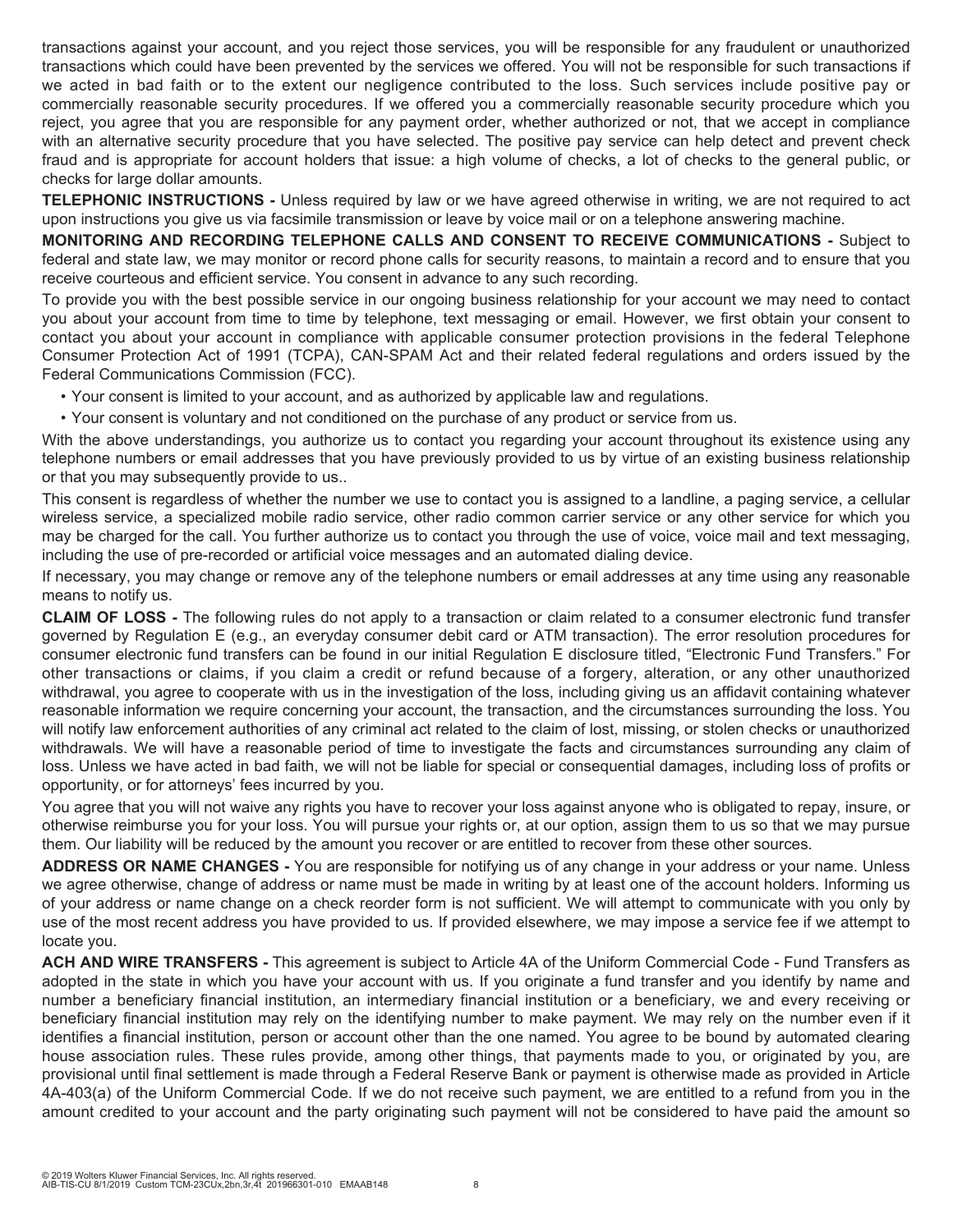credited. Credit entries may be made by ACH. If we receive a payment order to credit an account you have with us by wire or ACH, we are not required to give you any notice of the payment order or credit.

**POWER OF ATTORNEY** - You may wish to appoint an agent to conduct transactions on your behalf. (We, however, have no duty or agreement whatsoever to monitor or insure that the acts of the agent are for your benefit.) This may be done by allowing your agent to sign in that capacity on the signature card or by separate form, such as a power of attorney. A power of attorney continues until your death or the death of the person given the power. If the power of attorney is not "durable," it is revoked when you become incompetent. We may continue to honor the transactions of the agent until: (a) we have received written notice or have actual knowledge of the termination of the authority or the death of an owner, and (b) we have had a reasonable opportunity to act on that notice or knowledge. You agree not to hold us responsible for any loss or damage you may incur as a result of our following instructions given by an agent acting under a valid power of attorney.

**STALE-DATED CHECKS -** We are not obligated to, but may at our option, pay a check, other than a certified check, presented for payment more than six months after its date. If you do not want us to pay a stale-dated check, you must place a stop-payment order on the check in the manner we have described elsewhere.

**NCUA INSURANCE -** Funds in your account(s) with us are insured by the National Credit Union Administration (NCUA) and backed by the full faith and credit of the United States. The amount of insurance coverage you have depends on the number of accounts you have with us that are of different "ownership." An individual account is one unique form of "ownership"; a joint account, a pay-on-death account, and a self directed qualified retirement account (e.g., an IRA) are examples of some of the others. Share insurance for a person's self directed qualified retirement account is up to \$250,000. (An IRA is a self directed qualified retirement account as is any account where the owner decides where and how to invest the balance.) Funds are insured to \$250,000 per depositor for the total of funds combined in all of your other insured accounts with us. If you want a more detailed explanation or additional information, you may ask us or contact the NCUA. You can also visit the NCUA website at www.ncua.gov and click on the Share Insurance link. The link includes detailed contact information as well as a share insurance estimator.

**UNCLAIMED PROPERTY -** The law establishes procedures under which unclaimed property must be surrendered to the state. (We may have our own rules regarding dormant accounts, and if we charge a fee for dormant accounts it will be disclosed to you elsewhere.) Generally, the funds in your account are considered unclaimed if you have not had any activity or communication with us regarding your account over a period of years. Ask us if you want further information about the period of time or type of activity that will prevent your account from being unclaimed. If your funds are surrendered to the state, you may be able to reclaim them, but your claim must be presented to the state. Once your funds are surrendered, we no longer have any liability or responsibility with respect to the funds.

**UTMA ACCOUNTS -** Under the Uniform Transfers to Minors Act, the funds in the account are owned by the child who has unconditional use of the account when he or she reaches the age of majority. Before that time, the account may be accessed only by the custodian (or successor custodian), and the funds must be used for the benefit of the child. We, however, have no duty or agreement whatsoever to monitor or insure that the acts of the custodian (or successor custodian) are for the child's benefit. We are not responsible to monitor age or eligibility for an UTMA account, even though our records may include the minor's date of birth. It is the custodian's responsibility to properly distribute the funds in the account upon the minor's death or attainment of the age of majority. For this type of account, the child's SSN/TIN is used for the Backup Withholding Certification.

**BACKUP WITHHOLDING/TIN CERTIFICATION -** Federal tax law requires us to report interest payments we make to you of \$10 or more in a year, and to include your taxpayer identification number (TIN) on the report (the taxpayer identification number is your social security number if you are an individual). Interest includes dividends, interest and bonus payments for purposes of this rule. Therefore, we require you to provide us with your TIN and to certify that it is correct. In some circumstances, federal law requires us to withhold and pay to the IRS a percentage of the interest that is earned on funds in your accounts. This is known as backup withholding. We will not have to withhold interest payments when you open your account if you certify your TIN and certify that you are not subject to backup withholding due to underreporting of interest. (There are special rules if you do not have a TIN but have applied for one, if you are a foreign person, or if you are exempt from the reporting requirements.) We may subsequently be required to begin backup withholding if the IRS informs us that you supplied an incorrect TIN or that you underreported your interest income.

**TRANSACTIONS BY MAIL -** You may deposit checks or drafts by mail. You should indorse the item being sent through the mail with the words "For Deposit Only" and should include your correct account number underneath to ensure the item is credited to the correct account. You should use the pre-encoded deposit slips found in your checkbook. If you do not use your deposit slip or provide us with instructions indicating how or where the item should be credited, we may apply it to any account or any loan balance you have with us or we may return the item to you. Receipts for such transactions will be mailed to you only if a self-addressed stamped envelope is provided. Following your deposit, examine your statement carefully or call us to ensure that we received the item. Do not send cash through the mail for deposit.

**UNLAWFUL INTERNET GAMBLING NOTICE -** Restricted transactions as defined in Federal Reserve Regulation GG are prohibited from being processed through this account or relationship. Restricted transactions generally include, but are not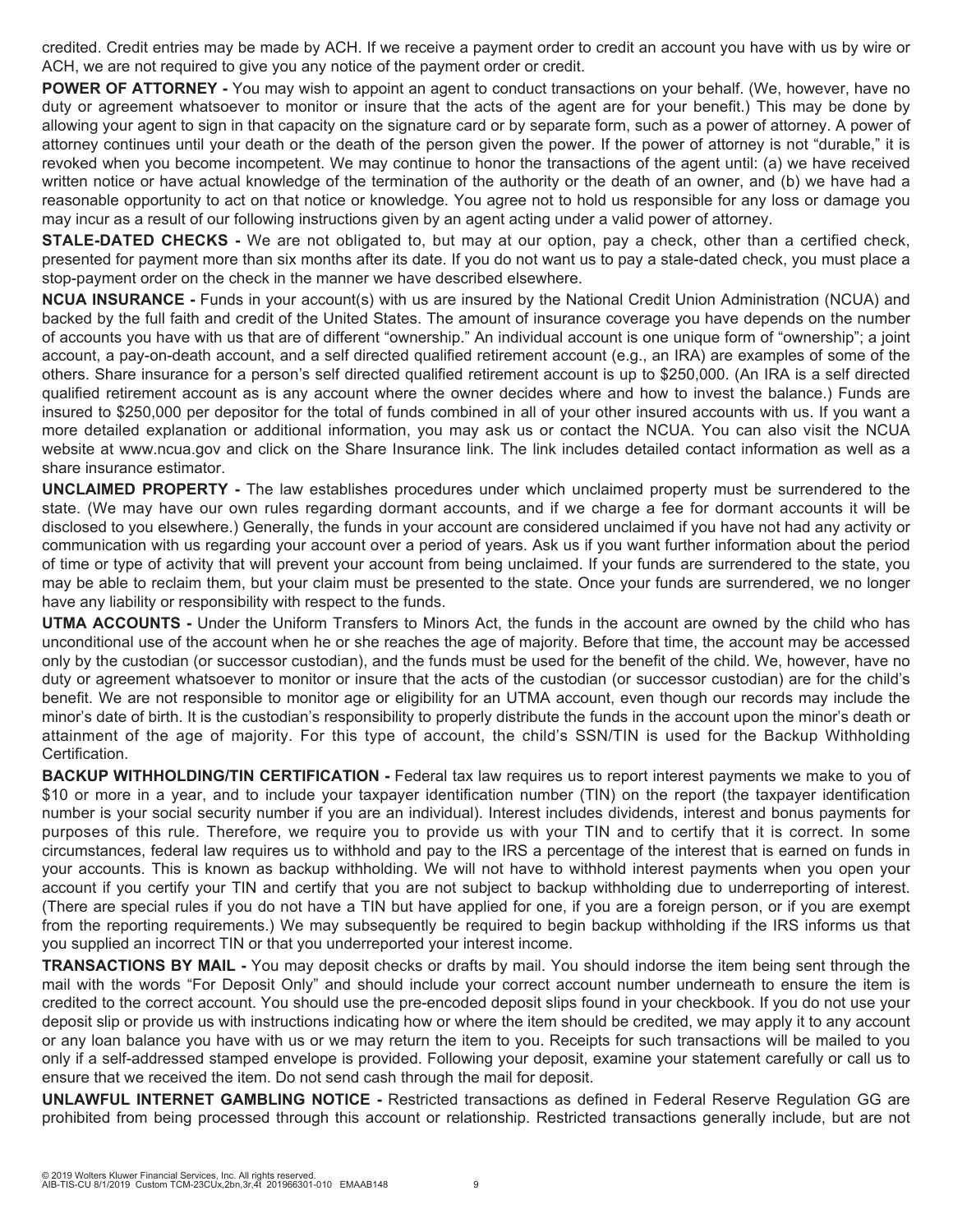limited to, those in which credit, electronic fund transfers, checks, or drafts are knowingly accepted by gambling businesses in connection with the participation by others in unlawful Internet gambling.

**MEMBERSHIP ELIGIBILITY -** To join the Credit Union, you must meet the membership requirements, including purchase and maintenance of the minimum required share(s) ("membership share") as set forth in the Credit Union's bylaws. You authorize us to check your account, credit and employment history, and obtain reports from third parties, including credit reporting agencies, to verify your eligibility for the accounts and services you request.

In addition, you must purchase and maintain at least one share as required by the credit union's bylaws. A joint tenant on any account offered by this credit union cannot vote, borrow money, or hold office, unless the joint tenant is within the field of membership of this credit union and is also a qualified member.

**FUNDS TRANSFERS -** The terms used in this section have the meaning given to them in Article 4A of the Uniform Commercial Code - Funds Transfers (UCC 4A). This section will generally not apply to you if you are a consumer. However, even if you are a consumer, this section will apply to that part of any funds transfer that is conducted by Fedwire. This section is subject to UCC 4A as adopted in the state in which you have your deposit with us. This agreement is also subject to all clearing house association rules, rules of the Board of Governors of the Federal Reserve System and their operating circulars. If any part of this agreement is determined to be unenforceable, the rest of the agreement remains effective. This agreement controls funds transfers unless supplemented or amended in a separate written agreement signed by us. This agreement does not apply to a funds transfer if any part of the transfer is governed by the Electronic Fund Transfer Act of 1978 (EFTA), except this agreement does apply to a funds transfer that is a remittance transfer as defined in EFTA unless the remittance transfer is an electronic fund transfer as defined in EFTA.

**Funds transfer -** A funds transfer is the transaction or series of transactions that begin with the originator's payment order, made for the purpose of making payment to the beneficiary of the order. A funds transfer is completed by the acceptance by the beneficiary's bank of a payment order for the benefit of the beneficiary of the originator's order. You may give us a payment order orally, electronically, or in writing, but your order cannot state any condition to payment to the beneficiary other than the time of payment. Credit entries may be made by ACH.

**Authorized account -** An authorized account is a deposit or share account you have with us that you have designated as a source of payment of payment orders you issue to us. If you have not designated an authorized account, any account you have with us is an authorized account to the extent that payment of the payment order is not inconsistent with the use of the account.

**Acceptance of your payment order -** We are not obligated to accept any payment order that you give us, although we normally will accept your payment order if you have a withdrawable credit in an authorized account sufficient to cover the order. If we do not execute your payment order, but give you notice of our rejection of your payment order after the execution date or give you no notice, we are not liable to pay you as restitution any interest on a withdrawable credit in a non-interestbearing account.

**Cutoff time -** If we do not receive your payment order or communication canceling or amending a payment order before our cutoff time on a funds transfer day for that type of order or communication, the order or communication will be deemed to be received at the opening of our next funds transfer business day.

**Payment of your order -** If we accept a payment order you give us, we may receive payment by automatically deducting from any authorized account the amount of the payment order plus the amount of any expenses and charges for our services in execution of your payment order. We are entitled to payment on the payment or execution date. Unless your payment order specifies otherwise, the payment or execution date is the funds transfer date we receive the payment order. The funds transfer is completed upon acceptance by the beneficiary's bank. Your obligation to pay your payment order is excused if the funds transfer is not completed, but you are still responsible to pay us any expenses and charges for our services. However, if you told us to route the funds transfer through an intermediate bank, and we are unable to obtain a refund because the intermediate bank that you designated has suspended payments, then you are still obligated to pay us for the payment order. You will not be entitled to interest on any refund you receive because the beneficiary's bank does not accept the payment order.

**Security procedure -** As described more fully in a separate writing, the authenticity of a payment order or communication canceling or amending a payment order issued in your name as sender may be verified by a security procedure. You affirm that you have no circumstances which are relevant to the determination of a commercially reasonable security procedure unless those circumstances are expressly contained in a separate writing signed by us. You may choose from one or more security procedures that we have developed, or you may develop your own security procedure if it is acceptable to us. If you refuse a commercially reasonable security procedure that we have offered you, you agree that you will be bound by any payment order issued in your name, whether or not authorized, that we accept in good faith and in compliance with the security procedure you have chosen.

**Duty to report unauthorized or erroneous payment -** You must exercise ordinary care to determine that all payment orders or amendments to payment orders that we accept that are issued in your name are authorized, enforceable, in the correct amount, to the correct beneficiary, and not otherwise erroneous. If you discover (or with reasonable care should have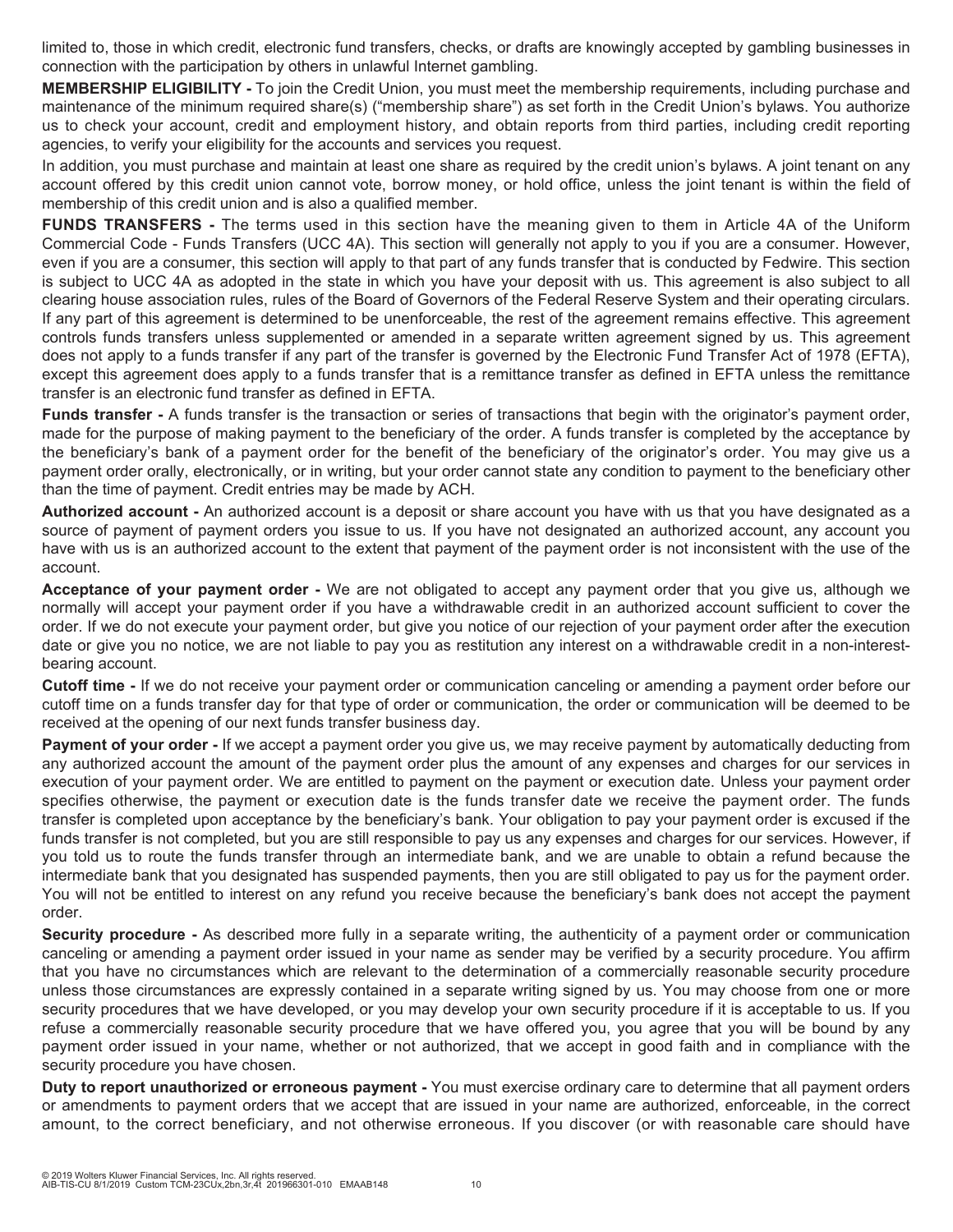discovered) an unauthorized, unenforceable, or erroneously executed payment order or amendment, you must exercise ordinary care to notify us of the relevant facts. The time you have to notify us will depend on the circumstances, but that time will not in any circumstance exceed 14 days from when you are notified of our acceptance or execution of the payment order or amendment or that your account was debited with respect to the order or amendment. If you do not provide us with timely notice you will not be entitled to interest on any refundable amount. If we can prove that you failed to perform either of these duties with respect to an erroneous payment and that we incurred a loss as a result of the failure, you are liable to us for the amount of the loss not exceeding the amount of your order.

**Identifying number -** If your payment order identifies an intermediate bank, beneficiary bank, or beneficiary by name and number, we and every receiving or beneficiary bank may rely upon the identifying number rather than the name to make payment, even if the number identifies an intermediate bank or person different than the bank or beneficiary identified by name. Neither we nor any receiving or beneficiary bank have any responsibility to determine whether the name and identifying number refer to the same financial institution or person.

**Record of oral or telephone orders -** You agree that we may, if we choose, record any oral or telephone payment order or communication of amendment or cancelation.

**Notice of credit -** If we receive a payment order to credit an account you have with us, we are not required to provide you with any notice of the payment order or the credit.

**Provisional credit -** You agree to be bound by the automated clearing house association operating rules that provide that payments made to you or originated by you by funds transfer through the automated clearing house system are provisional until final settlement is made through a Federal Reserve Bank or otherwise payment is made as provided in Article 4A-403(a) of the Uniform Commercial Code.

**Refund of credit -** You agree that if we do not receive payment of an amount credited to your account, we are entitled to a refund from you in the amount credited and the party originating such payment will not be considered to have paid the amount so credited.

**Amendment of funds transfer agreement -** From time to time we may amend any term of this agreement by giving you reasonable notice in writing. We may give notice to anyone who is authorized to send payment orders to us in your name, or to anyone who is authorized to accept service.

**Cancelation or amendment of payment order -** You may cancel or amend a payment order you give us only if we receive the communication of cancelation or amendment before our cutoff time and in time to have a reasonable opportunity to act on it before we accept the payment order. The communication of cancelation or amendment must be presented in conformity with the same security procedure that has been agreed to for payment orders.

**Intermediaries -** We are not liable for the actions of any intermediary, regardless of whether or not we selected the intermediary. We are not responsible for acts of God, outside agencies, or nonsalaried agents.

**Limit on liability -** You waive any claim you may have against us for consequential or special damages, including loss of profit arising out of a payment order or funds transfer, unless this waiver is prohibited by law. We are not responsible for attorney fees you might incur due to erroneous execution of payment order.

**Erroneous execution -** If we receive an order to pay you, and we erroneously pay you more than the amount of the payment order, we are entitled to recover from you the amount in excess of the amount of the payment order, regardless of whether you may have some claim to the excess amount against the originator of the order.

**Objection to payment -** If we give you a notice that reasonably identifies a payment order issued in your name as sender that we have accepted and received payment for, you cannot claim that we are not entitled to retain the payment unless you notify us of your objection to the payment within one year of our notice to you.

# **Binding Arbitration and Class Action Waiver**

RESOLUTION OF DISPUTES BY ARBITRATION: THIS SECTION CONTAINS IMPORTANT INFORMATION REGARDING YOUR ACCOUNTS AND ALL RELATED SERVICES. IT PROVIDES THAT EITHER YOU OR WE CAN REQUIRE THAT ANY DISPUTES BE RESOLVED BY BINDING ARBITRATION. ARBITRATION REPLACES THE RIGHT TO GO TO COURT, INCLUDING THE RIGHT TO A JURY TRIAL AND THE RIGHT TO PARTICIPATE IN A CLASS ACTION OR SIMILAR PROCEEDING. IN ARBITRATION, THE DISPUTE IS SUBMITTED TO A NEUTRAL PARTY, AN ARBITRATOR, INSTEAD OF A JUDGE OR JURY. ARBITRATION PROCEDURES MAY BE MORE LIMITED THAN RULES APPLICABLE IN COURT.

#### **Agreement to Arbitrate Disputes.**

Either You or We may elect, without the other's consent, to require that any dispute between us concerning Your Accounts and the services related to your Accounts be resolved by binding arbitration, except for those disputes specifically excluded below.

# **No Class Action or Joinder of Parties.**

YOU ACKNOWLEDGE THAT YOU AND WE AGREE THAT NO CLASS ACTION, CLASS-WIDE ARBITRATION, PRIVATE ATTORNEY GENERAL ACTION, OR OTHER PROCEEDING WHERE SOMEONE ACTS IN A REPRESENTATIVE CAPACITY, MAY BE PURSUED IN ANY ARBITRATION OR IN ANY COURT PROCEEDING, REGARDLESS OF WHEN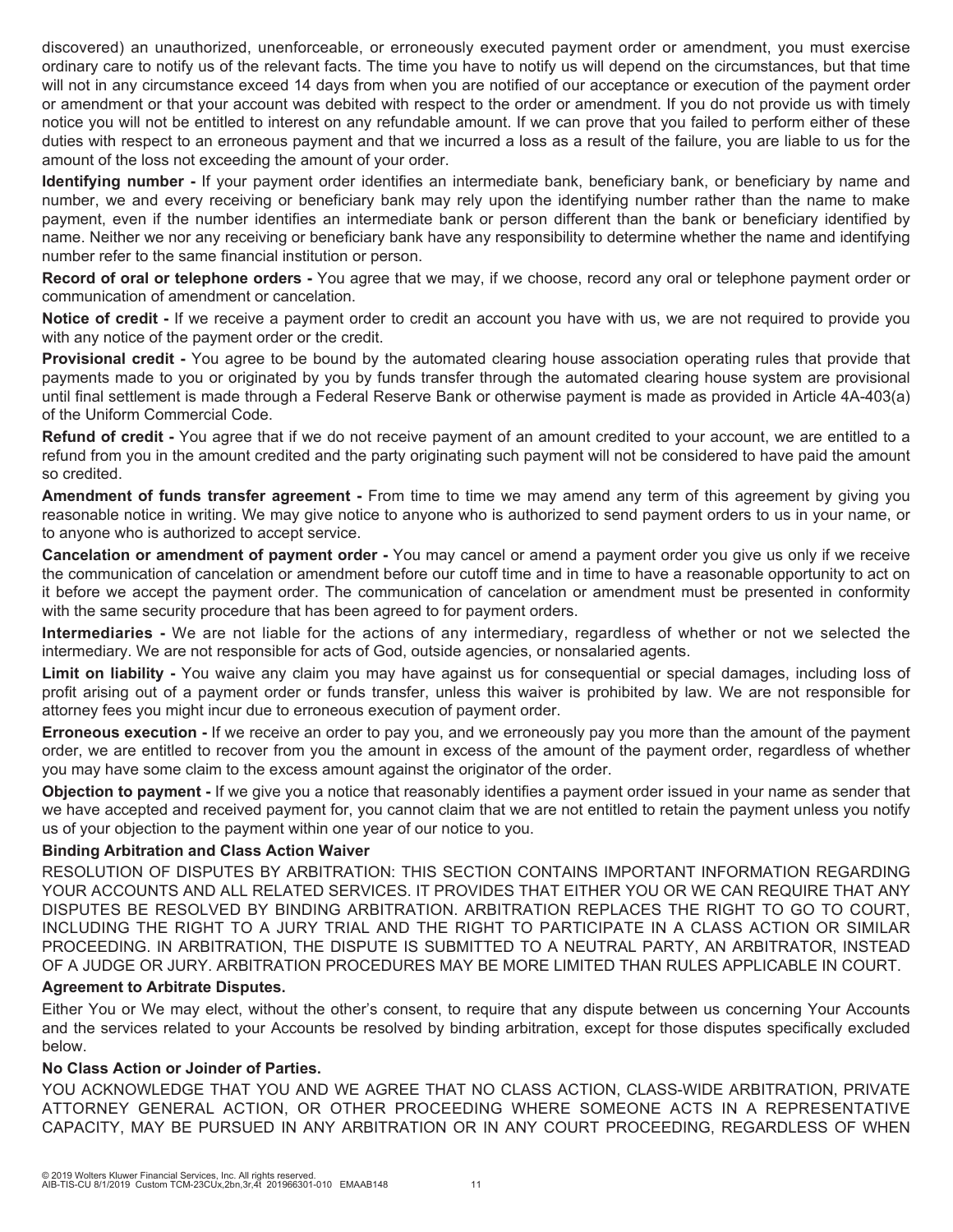THE CLAIM OR CAUSE OF ACTION AROSE OR ACCRUED, OR WHEN THE ALLEGATIONS OR FACTS UNDERLYING THE CLAIM OR CAUSE OF ACTION OCCURRED. Unless mutually agreed to by you and us, claims of two or more persons may not be joined, consolidated, or otherwise brought together in the same arbitration (unless those persons are joint account holders or beneficiaries on your account and/or related accounts, or parties to a single transaction or related transaction), whether or not the claim may have been assigned.

### **Disputes Covered by Arbitration.**

YOU ACKNOWLEDGE THAT IN ARBITRATION THERE WILL BE NO RIGHT TO A JURY TRIAL. Any claim or dispute relating to or arising out of Your Accounts or our relationship will be subject to arbitration, regardless of whether that dispute or the facts underlying or giving rise to that dispute arose before or after your receipt of this notice. Disputes include claims made as part of a class action, private attorney general or other representative action, it being expressly understood and agreed to that the arbitration of such claims must proceed on an individual (non-class, non-representative) basis and the arbitrator may award relief only on an individual (non-class, non-representative) basis. Disputes also include claims relating to the enforceability, validity, scope or interpretation of any of these arbitration provisions. Any questions about whether disputes are subject to arbitration shall be resolved by interpreting this arbitration provision in the broadest way the law will allow it to be enforced.

All disputes are subject to arbitration, no matter what legal theory they are based on, or what remedy (damages, or injunctive or declaratory relief) they seek. Disputes include any unresolved claims concerning any services relating to Your Accounts. Disputes include not only claims made directly by You, but also made by anyone connected with You or claiming through You, such as a joint account holder, account beneficiary, employee, representative, agent, predecessor or successor, heir, assignee, or trustee in bankruptcy. Disputes include not only claims that relate directly to the Credit Union, but also its parent, affiliates, successors, assignees, employees, and agents, and claims for which We may be directly or indirectly liable, even if We are not properly named at the time the claim is made. Disputes include claims based on any theory of law, contract, statute, regulation, tort (including fraud or any intentional tort), or any other legal or equitable ground, and include claims asserted as counterclaims, cross-claims, third-party claims, interpleaders or otherwise; and claims made independently or with other claims. If party initiates a proceeding in court regarding a claim or dispute which is included under this Resolution of Disputes by Arbitration provision, the other party may elect to proceed in arbitration pursuant to this Resolution of Disputes by Arbitration provision.

### **Disputes Excluded from Arbitration.**

Disputes filed by you or by us individually in a small claims court are not subject to arbitration, so long as the disputes remain in such court and advance only an individual (non-class, non-representative) claim for relief. However, if a matter in small claims court is removed, transferred, or appealed to a non-small claims court, that claim shall be subject to this Resolution of Disputes by Arbitration provision. Claims or disputes arising from your status as a borrower under any loan agreement with the Credit Union are also excluded from this Resolution of Disputes by Arbitration provision.

#### **Commencing an Arbitration.**

The arbitration must be filed with one of the following neutral arbitration forums and follow its rules and procedures for initiating and pursuing an arbitration: American Arbitration Association ("AAA") or JAMS. If You initiate the arbitration, You must notify Us in writing at: Metro Credit Union, 200 Revere Beach Parkway Chelsea MA 02150

If We initiate the arbitration, We will notify You in writing at Your last known address on file. You may obtain a copy of the arbitration rules for these forums, as well as additional information about initiating an arbitration by contacting these arbitration forums:

American Arbitration Association 1-800-778-7879 (toll-free)

www.adr.org JAMS 1-800-352-5267 (toll-free)

www.jamsadr.com

The arbitration shall be conducted in the same city as the U.S. District Court closest to Your home address, unless the parties agree to a different location in writing.

# **Administration of Arbitration.**

The arbitration shall be decided by a single, neutral arbitrator. The arbitrator will be either a lawyer with at least ten years experience or a retired or former judge selected in accordance with the rules of the arbitration forum. For AAA, the arbitration will be conducted in accordance with the AAA Consumer Due Process Protocol in concert with the AAA Consumer Arbitration Rules in effect on the date the arbitration is filed. For JAMS, the arbitration will be conducted in accordance with the JAMS Comprehensive Arbitration Rules & Procedures in effect on the date the arbitration is filed. If there is a conflict between a particular provision of the AAA or JAMS Rules and this arbitration provision and/or this agreement, this arbitration provision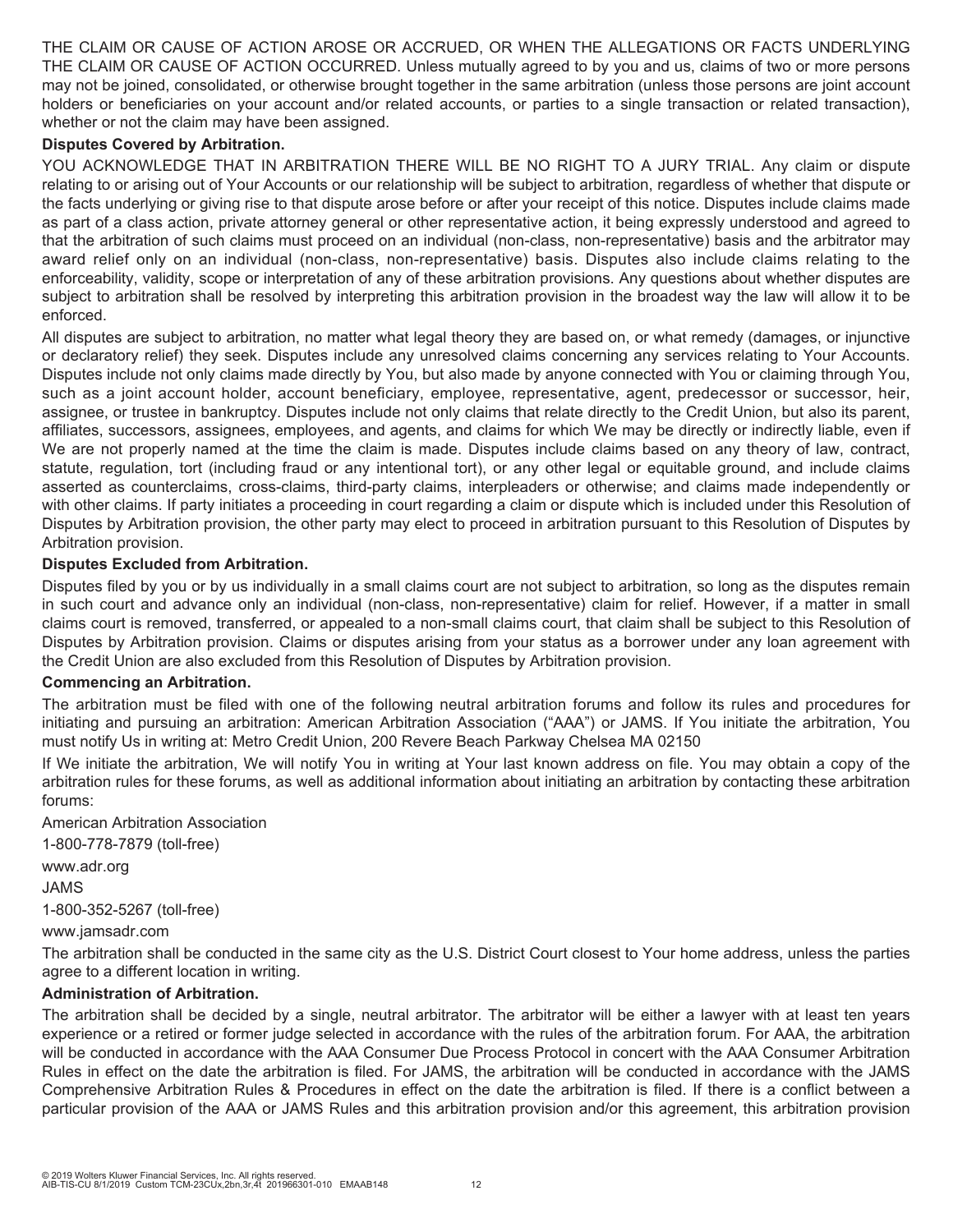and this agreement will control. If JAMS or the AAA is unable or unwilling to handle the claim for any reason, then the matter shall be arbitrated by a neutral arbitrator selected by agreement of the parties (or, if the parties cannot agree, selected by a court in accordance with the FAA). The neutral arbitrator selected by the parties or the court shall apply the Federal Rules of Evidence and the Federal Rules of Procedure concerning discovery, except that the above class action waiver is specifically enforceable notwithstanding any Federal Rule of Procedure to the contrary.

You understand and agree that the applicable rules and procedures in arbitration may limit the discovery available to You or Us. The arbitrator will take reasonable steps to protect customer account information and other confidential information if requested to do so by you or by us. The arbitrator shall decide the dispute in accordance with applicable substantive law consistent with the Federal Arbitration Act and applicable statutes of limitations, will honor claims of privilege recognized at law, and will be empowered to award any damages or other relief provided for under applicable law. The arbitrator will not have the power to award relief to, or against, any person who is not a party to the arbitration. An award in arbitration shall determine the rights and obligations between the named parties only, and only in respect of the claims in arbitration, and shall not have any bearing on the rights and obligations of any other person, or on the resolution of any other dispute. You or we may choose to have a hearing and be represented by counsel. The decision rendered by the arbitrator shall be in writing. At Your or Our request, the Arbitrator shall issue a written, reasoned decision following applicable law and relief granted must be relief that could be granted by a court under applicable law. Judgment on the arbitration award may be entered by any court of competent jurisdiction.

### **Costs.**

The party initiating the arbitration shall pay the initial filing fee. If You file the arbitration and an award is rendered in Your favor, We will reimburse You for Your filing fee. If there is a hearing, We will pay the fees and costs of the arbitration for the first day of that hearing. All other fees and costs will be allocated in accordance with the rules of the arbitration forum. However, We will advance or reimburse filing and other fees if the arbitrator rules that You cannot afford to pay them or finds other good cause for requiring Us to do so, or if you ask us in writing and we determine there is good reason for doing so. Each party shall bear the expense of their respective attorneys, experts, and witnesses and other expenses, regardless of who prevails, but a party may recover any or all costs and expenses from another party if the arbitrator, applying applicable law, so determines.

# **Right to Resort to Provisional Remedies Preserved.**

Nothing herein shall be deemed to limit or constrain our right to resort to self-help remedies, such as the right of set-off or the right to restrain funds in an account, to interplead funds in the event of a dispute, to exercise any security interest or lien we may hold in property, or to comply with legal process, or to obtain provisional remedies such as injunctive relief, attachment, or garnishment by a court having appropriate jurisdiction; provided, however, that you or we may elect to arbitrate any dispute related to such provisional remedies.

# **Arbitration Award.**

The arbitrator's award shall be final and binding unless a party appeals it in writing to the arbitration forum within fifteen days of notice of the award or pursuant to the rules of the arbitration forum, whichever is later. The appeal must request a new arbitration before a panel of three neutral arbitrators selected in accordance with the rules of the same arbitration forum. The panel will consider all factual and legal issues anew, follow the same rules that apply to a proceeding using a single arbitrator, and make decisions based on the vote of the majority. Costs will be allocated in the same manner as allocated before a single arbitrator. An award by a panel is final and binding on the parties after fifteen days of notice of the award or pursuant to the rules of the arbitration forum, whichever is later. A final and binding award is subject to judicial intervention or review only to the extent allowed under the Federal Arbitration Act or other applicable law. A party may seek to have a final and binding award entered as a judgment in any court having jurisdiction.

# **Governing Law.**

You and we agree that our relationship includes transactions involving interstate commerce and that these arbitration provisions are governed by, and enforceable under, the Federal Arbitration Act. To the extent state law is applicable, the laws of the State of Massachusetts shall apply.

# **Severability, Survival.**

These arbitration provisions shall survive (a) termination or changes to Your accounts or any related services; (b) the bankruptcy of any party; and (c) the transfer or assignment of your Accounts or any related services. If any portion of this Resolution of Disputes by Arbitration provision is deemed invalid or unenforceable, the remainder of this Resolution of Disputes by Arbitration provision shall remain in force. No portion of this Resolution of Disputes by Arbitration provision may be amended, severed, or waived absent a written agreement between You and Us.

# **Right to Reject this Resolution of Disputes by Arbitration provision.**

YOU MAY CHOOSE TO REJECT THIS RESOLUTION OF DISPUTES BY ARBITRATION PROVISION BY SENDING US WRITTEN NOTICE AS DESCRIBED BELOW: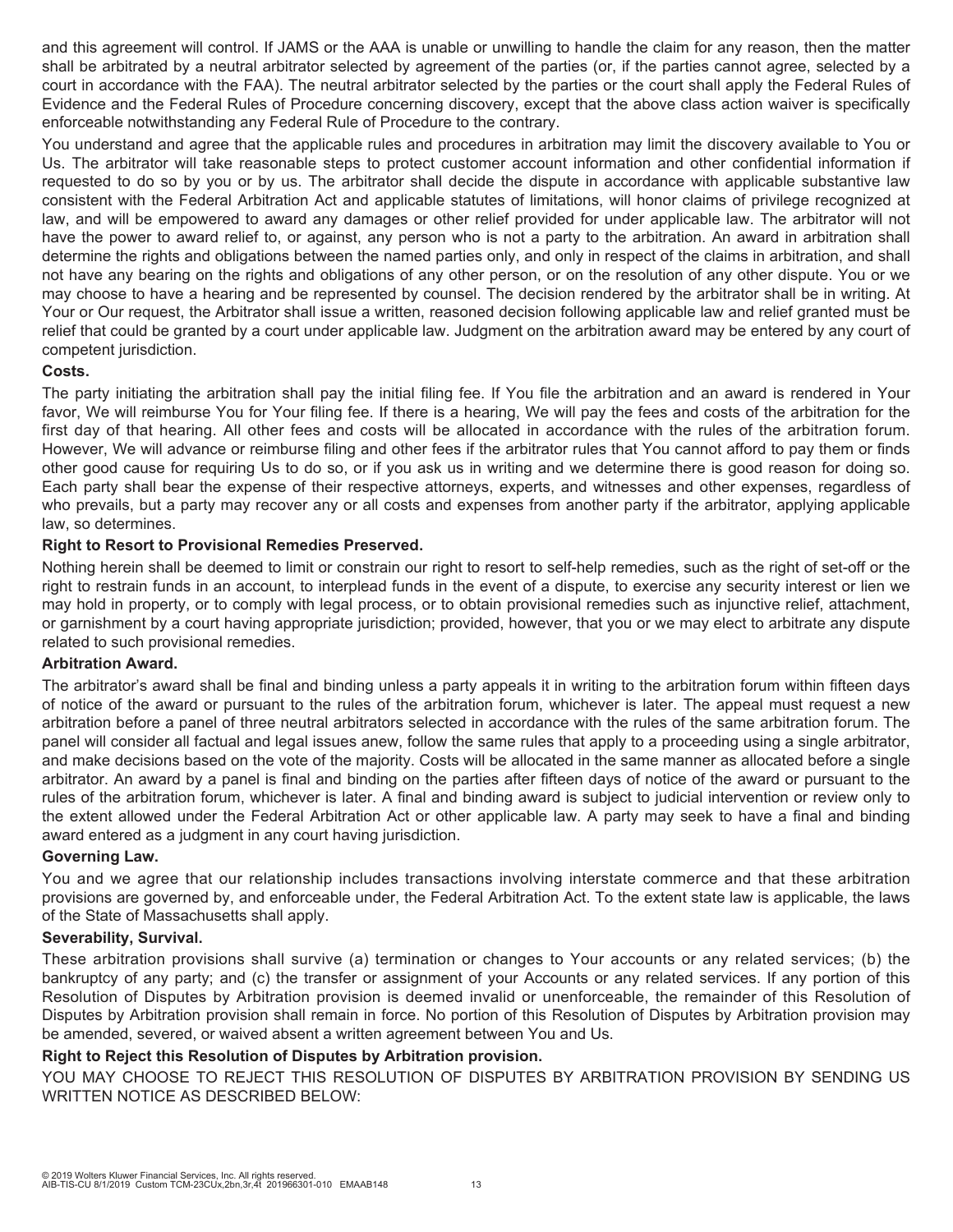Agreement to the Resolution of Disputes by Arbitration provision:

- 1. If you agree to be bound by the above Resolution of Disputes by Arbitration provision, then no action is needed on your part.
- 2. If you take no action, then effective immediately your Accounts will be bound by this Resolution of Disputes by Arbitration provision.

Rejection of the Resolution of Disputes by Arbitration provision:

- 1. If you do not agree to be bound by this Resolution of Disputes by Arbitration provision, you must send us written notice that you reject the Resolution of Disputes by Arbitration provision within 30 days of first receiving this notice, or if you first become a member after this provision was initially adopted on May 29, 2021 within 30 days of become a member or opening your first account of any type with Us, and including the following information:
- a. Your written notice must include: your name, as listed on your account, your account number, and a statement that you reject the Resolution of Disputes by Arbitration provision, and;
- b. You must send Your written notice to Us at the following address: Metro Credit Union, 200 Revere Beach Parkway Chelsea MA 02150.

# **Terms and Conditions of Your Account - Supplement**

# **Agreement / Governing Law**

No member or accountholder may file, request, maintain or pursue against the credit union a class action, class-wide arbitration, or private attorney general action. Nor shall any class action, class-wide arbitration, or private attorney general action be filed, requested, maintained, or pursued by a member against the credit union in any arbitration or in any court proceeding, regardless of when the claim or cause of action arose or accrued, or when the allegations or facts underlying the claim or cause of action occurred.

# **Permitted Time For Filing A Lawsuit Or Requesting Arbitration**

You must file any lawsuit or request arbitration against us within one year after the cause of action arises, unless federal or state law or an applicable agreement provides for a shorter time. This one-year limit is in addition to any time limits on notice as a condition of making a claim. For purposes of a lawsuit or arbitration concerning a fee or charge assessed to Your account, the cause of action will be deemed to have arisen or accrued on the date the first such fee or charge being complained of was assessed regardless of whether you had actual or constructive knowledge of any such cause of action, and You expressly waive any application of or reliance on any theory or doctrine of a continuing violation or breach or any other doctrine which might otherwise serve to toll or delay the beginning of the one-year limitation period. For any and all causes of action arising or accruing before the date this paragraph first became effective, June 8, 2021, You must still file any lawsuit or request arbitration against Us within one year after June 8, 2021, and You acknowledge and agree that one year is a reasonable period of time to discover any such cause of action and bring suit or request arbitration, and you expressly waive any reliance on any vested or unvested rights You may have had under any other, longer statute of limitation.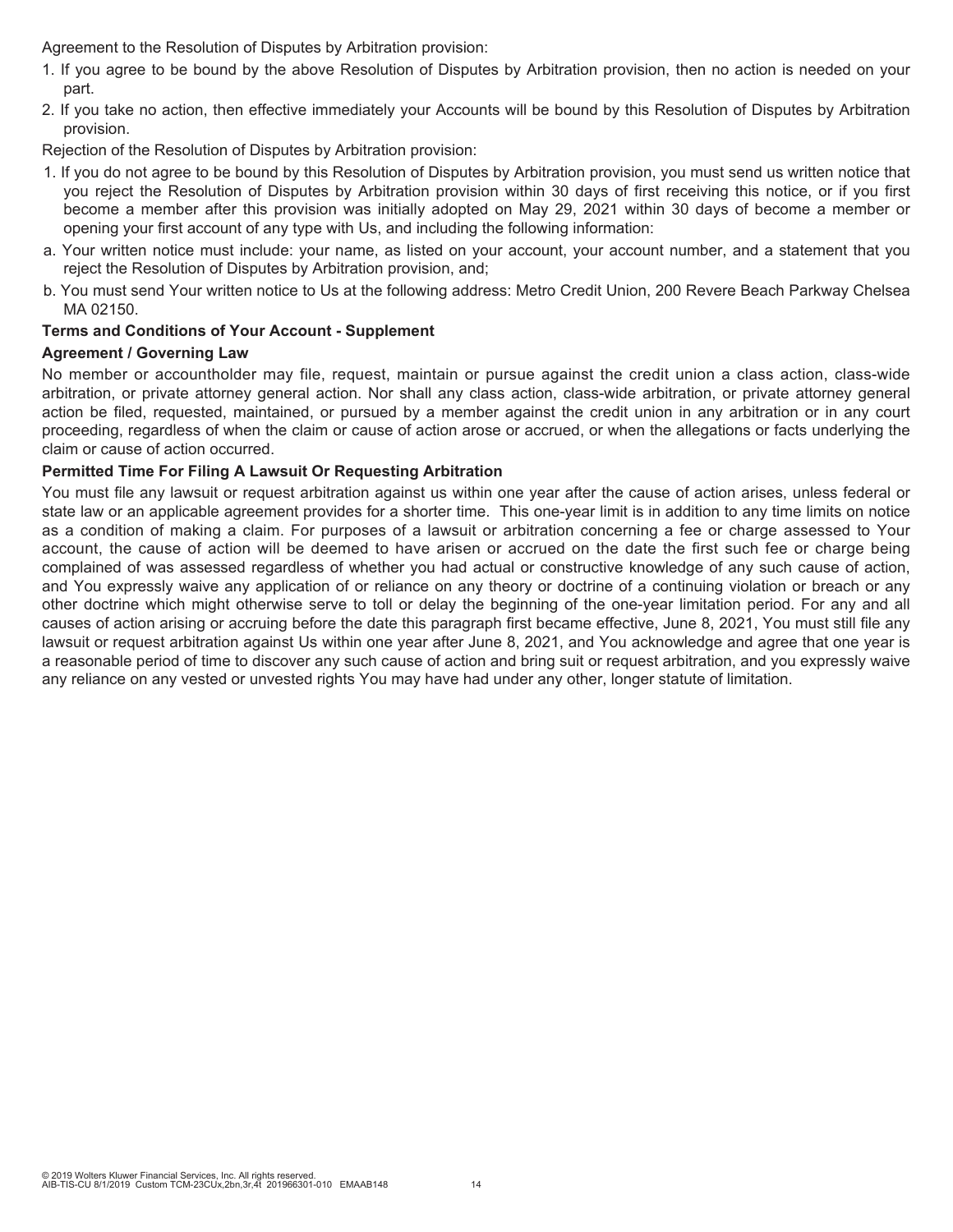# **ELECTRONIC FUND TRANSFERS YOUR RIGHTS AND RESPONSIBILITIES**

Indicated below are types of Electronic Fund Transfers we are capable of handling, some of which may not apply to your account. Please read this disclosure carefully because it tells you your rights and obligations for the transactions listed. You should keep this notice for future reference.

**Electronic Funds Transfers Initiated By Third Parties.** You may authorize a third party to initiate electronic fund transfers between your account and the third party's account. These transfers to make or receive payment may be one-time occurrences or may recur as directed by you. These transfers may use the Automated Clearing House (ACH) or other payments network. Your authorization to the third party to make these transfers can occur in a number of ways. For example, your authorization to convert a check or draft to an electronic fund transfer or to electronically pay a returned check or draft charge can occur when a merchant provides you with notice and you go forward with the transaction (typically, at the point of purchase, a merchant will post a sign and print the notice on a receipt). In all cases, these third party transfers will require you to provide the third party with your account number and credit union information. This information can be found on your check or draft as well as on a deposit or withdrawal slip. Thus, you should only provide your credit union and account information (whether over the phone, the Internet, or via some other method) to trusted third parties whom you have authorized to initiate these electronic fund transfers. Examples of these transfers include, but are not limited to:

- **Preauthorized credits.** You may make arrangements for certain direct deposits (such as your employer, the Treasury Department, or other financial institutions) to be accepted into your checking or savings account(s).
- **Preauthorized payments.** You may make arrangements to pay certain recurring bills from your checking or savings account(s).
- **Electronic check or draft conversion.** You may authorize a merchant or other payee to make a one-time electronic payment from your checking or share draft account using information from your check or draft to pay for purchases or pay bills.
- **Electronic returned check or draft charge.** You may authorize a merchant or other payee to initiate an electronic funds transfer to collect a charge in the event a check or draft is returned for insufficient funds.

**Telephone Banking Transfers - types of transfers -** You may access your account by telephone 24 hours per day, seven days a week at 877-696-3876 using your personal identification number, a touch tone phone, and your account numbers, to:

- **•** transfer funds from checking to checking
- **•** transfer funds from checking to savings
- **•** transfer funds from savings to checking
- **•** transfer funds from savings to savings
- **•** transfer funds from Overdraft Line of Credit to checking
- **•** transfer funds from Overdraft Line of Credit to savings
- **•** make payments from checking to loan accounts with us
- **•** make payments from savings to loan accounts with us
- **•** get information about:
- **-** the account balance of checking accounts
- **-** deposits to checking accounts
- **-** withdrawals from checking accounts
- **-** the account balance of savings accounts
- **-** deposits to savings accounts
- **-** withdrawals from savings accounts
- **-** obtain tax information on amounts earned on savings, checking, and money market, club, and Certificate of Deposit accounts or interest paid on loan accounts

**ATM Transfers - types of transfers and dollar limitations -** You may access your account(s) by ATM using your Debit Card and personal identification number, to:

- **•** make deposits to checking account(s) with a debit card
- **•** make deposits to savings account(s) with a debit card
- **•** get cash withdrawals from checking account(s) with a debit card
	- **-** you may withdraw no more than \$1,000.00 per day
- **•** get cash withdrawals from savings account(s) with a debit card
	- **-** you may withdraw no more than \$1,000.00 per day
- **•** transfer funds from savings to checking account(s) with a debit card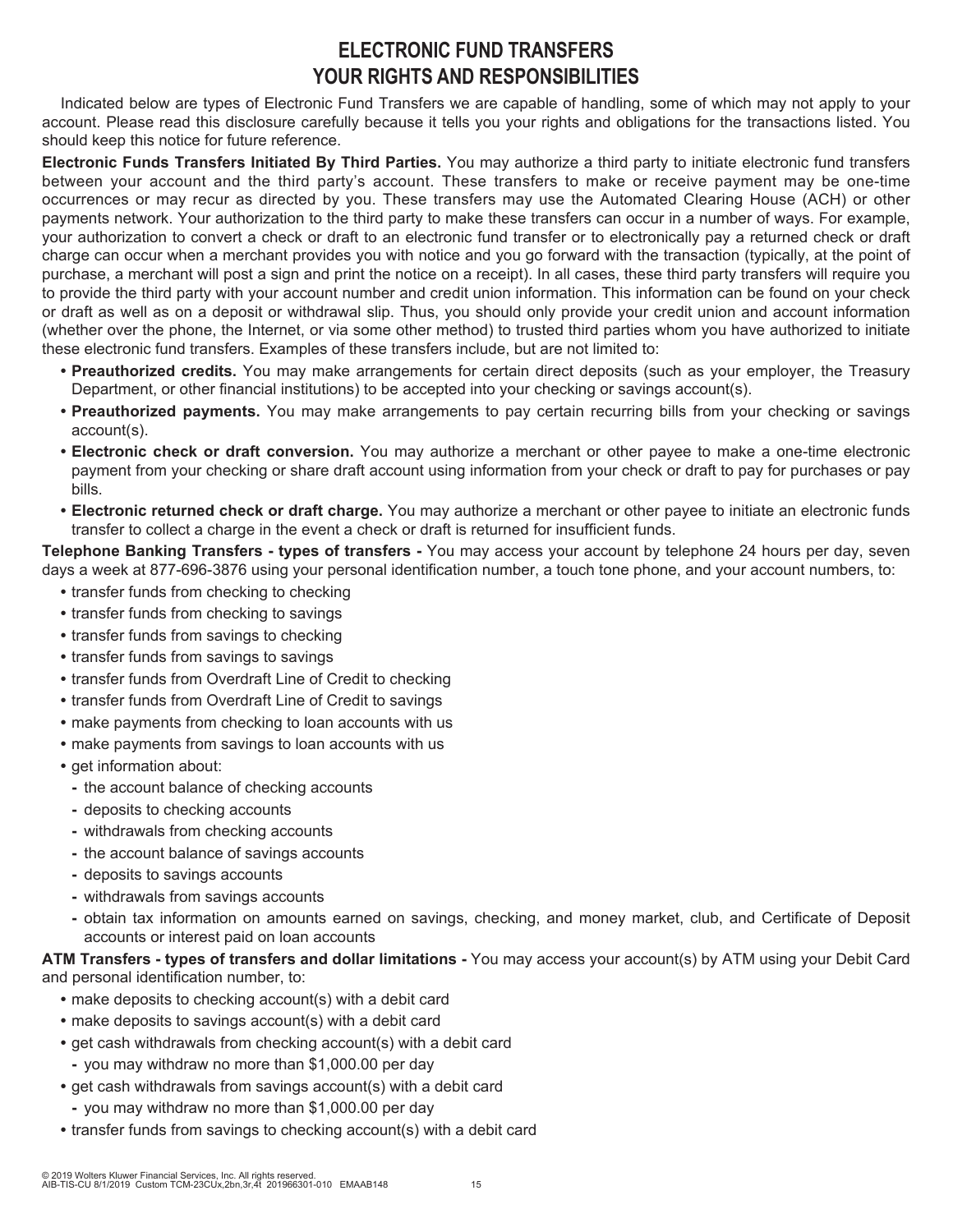- **•** transfer funds from checking to savings account(s) with a debit card
- **•** transfer funds from savings to savings account(s) with a debit card
- **•** transfer funds from checking to checking account(s) with a debit card
- **•** transfer funds from Overdraft Line of Credit via the associated checking to savings with a debit card
- **•** transfer funds from Overdraft Line of Credit via the associated checking to checking with a debit card
- get information about:
	- **-** the account balance of your checking account(s)
	- **-** the account balance of your savings accounts

Some of these services may not be available at all terminals.

Please also see **Limitations on frequency of transfers** section regarding limitations that apply to ATM transfers.

**Types of Visa Debit Card Point-of-Sale Transactions -** You may access your checking, savings, and overdraft lines of credit to purchase goods (in person, online, or by phone), pay for services (in person, online, or by phone), get cash from a merchant, if the merchant permits, or from a participating financial institution, and do anything that a participating merchant will accept.

**•** Cards not used for 12 consecutive months may be closed for inactivity.

**Point-of-Sale Transactions - dollar limitations -** Using your card:

**•** you may not exceed \$1,500.00 in transactions per day

**Advisory Against Illegal Use.** You agree not to use your card(s) for illegal gambling or other illegal purpose. Display of a payment card logo by, for example, an online merchant does not necessarily mean that transactions are lawful in all jurisdictions in which the cardholder may be located.

**Computer Transfers - types of transfers -** You may access your account(s) by computer through the internet by logging onto our website at https://www.metrocu.org and using your user identification and password, to:

- **•** transfer funds from checking to checking
- **•** transfer funds from checking to savings
- **•** transfer funds from checking to external accounts
- **•** transfer funds from savings to checking
- **•** transfer funds from savings to savings
- **•** transfer funds from savings to external accounts
- **•** make payments from checking to loan account(s) with us
- **•** make payments from checking to third parties
- **•** make payments from savings to loan account(s) with us
- **•** make payments from savings to third parties
- **•** get information about:
	- **-** the account balance of checking account(s)
	- **-** the account balance of savings account(s)
- **-** obtain tax information on amounts earned on savings and checking accounts or interest paid on loan accounts

**Mobile Banking Transfers - types of transfers -** You may access your account(s) by downloading our mobile banking app and using your user identification and password, to:

- transfer funds from checking to checking
- transfer funds from checking to savings
- transfer funds from checking to external accounts
- transfer funds from savings to checking
- transfer funds from savings to savings
- transfer funds from savings to external accounts
- make payments from checking to loan account(s) with us
- make payments from checking to third parties
- make payments from savings to loan account(s) with us
- make payments from savings to third parties
- get information about:
	- the account balance of checking account(s)
- the account balance of savings account(s)
- obtain tax information on amounts earned on savings and checking accounts or interest paid on loan accounts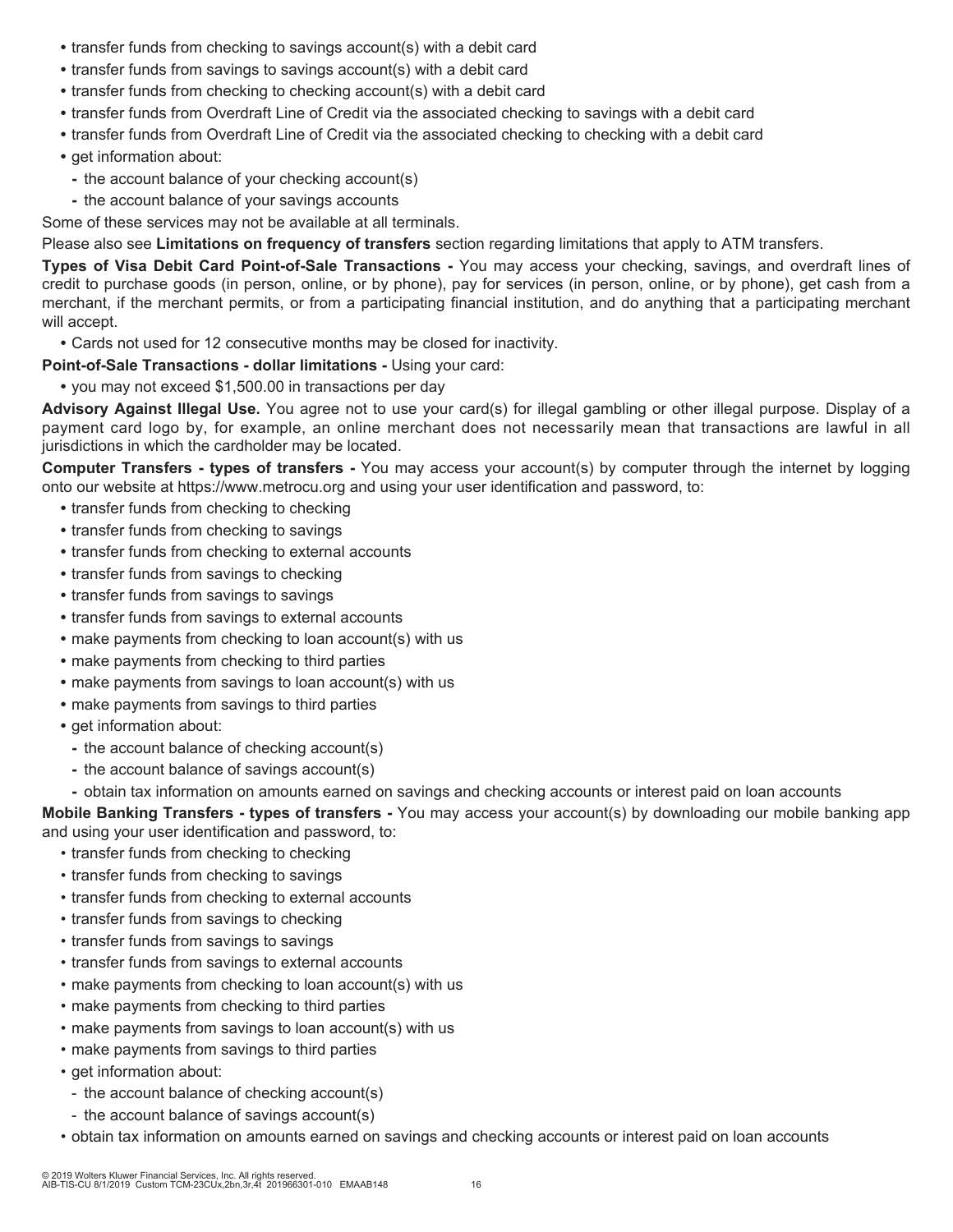# **Bank to bank ACH**

Transferring funds to/from a Metro checking account to/from an external account limits are:

Daily Incoming - \$5,000; Daily Outgoing - \$5,000. 30-Day Incoming \$30,000; 30-Day Outgoing \$30,000.

Transferring funds from a Metro account to another member's account:

# **Zelle**

Instant transfers: Daily - \$500; 30-Day - \$2,500.

Standard transfers: Daily - \$2,000, 30-Day - \$6,000.

There is a minimum transaction amount of \$5.00. Members are limited to 15 transactions per day and 30 transactions per month.

**Limitations on frequency of transfers.** In addition to those limitations on transfers elsewhere described, if any, the following limitations apply:

**•** For security reasons, there are other limits on the number of transfers you can make by ATM.

### **FEES**

- **•** We do not charge for direct deposits to any type of account.
- **•** We do not charge for preauthorized payments from any type of account.

Except as indicated elsewhere, we do not charge for these electronic fund transfers.

**ATM Operator/Network Fees.** When you use an ATM not owned by us, you may be charged a fee by the ATM operator or any network used (and you may be charged a fee for a balance inquiry even if you do not complete a fund transfer).

# **INTERNATIONAL TRANSACTIONS**

- **•** An international transaction is defined as any transaction where a merchant is located outside of the United States, or a transaction which you complete or a merchant completes on your card outside of the United States.
- **Foreign Visa Transactions.** Purchases and cash withdrawals made in foreign currencies will be debited from your account in U.S. dollars. The exchange rate between the transaction currency and the billing currency used for processing international transactions is a rate selected by Visa from a range of rates available in wholesale currency markets for the applicable central processing date, which rate may vary from the rate Visa itself receives or the government-mandated rate in effect for the applicable central processing date. The exchange rate used on the processing date may differ from the rate that would have been used on the purchase date or cardholder statement posting date.

# **DOCUMENTATION**

# **ATM TRANSACTION FEES**

You agree to pay all ATM transaction fees outlined in the Fee Schedule. You understand and agree that We will charge you a fee for each balance inquiry made at an ATM we do not own or operate and a separate fee for each Cash Withdrawal or Transfer made at an ATM we do not own or operate, even if the balance inquiry and withdrawal or transfer are made during the same visit. We may subtract these fees from your Available Balance, even if the fee makes your Available Balance negative. In addition to fees charged by Us related to Your use of ATMs we do not own or operate, the owner or operator of the ATM may also charge You one or more separate additional fees for the ATM transaction, and the ATM owner or operator may charge you a fee for a balance inquiry even if you do not complete a fund transfer or withdrawal.

- **Terminal transfers.** You can get a receipt at the time you make a transfer to or from your account using an automated teller machine or point-of-sale terminal. However, you may not get a receipt if the amount of the transfer is \$15 or less.
- **Preauthorized credits.** If you have arranged to have direct deposits made to your account at least once every 60 days from the same person or company, you can call us at 877-696-3876 to find out whether or not the deposit has been made.
- **Periodic statements.**

You will get a monthly account statement from us for your checking accounts.

You will get a monthly account statement from us for your savings accounts, unless there is no activity in a particular month. In any case, you will get a statement at least quarterly.

# **PREAUTHORIZED PAYMENTS**

**• Right to stop payment and procedure for doing so.** If you have told us in advance to make regular payments out of your account, you can stop any of these payments. Here is how:

Call or write us at the telephone number or address listed in this disclosure in time for us to receive your request 3 business days or more before the payment is scheduled to be made. If you call, we may also require you to put your request in writing and get it to us within 14 days after you call.

Please refer to our separate fee schedule for the amount we will charge you for each stop-payment order you give.

**• Notice of varying amounts.** If these regular payments may vary in amount, the person you are going to pay will tell you, 10 days before each payment, when it will be made and how much it will be. (You may choose instead to get this notice only when the payment would differ by more than a certain amount from the previous payment, or when the amount would fall outside certain limits that you set.)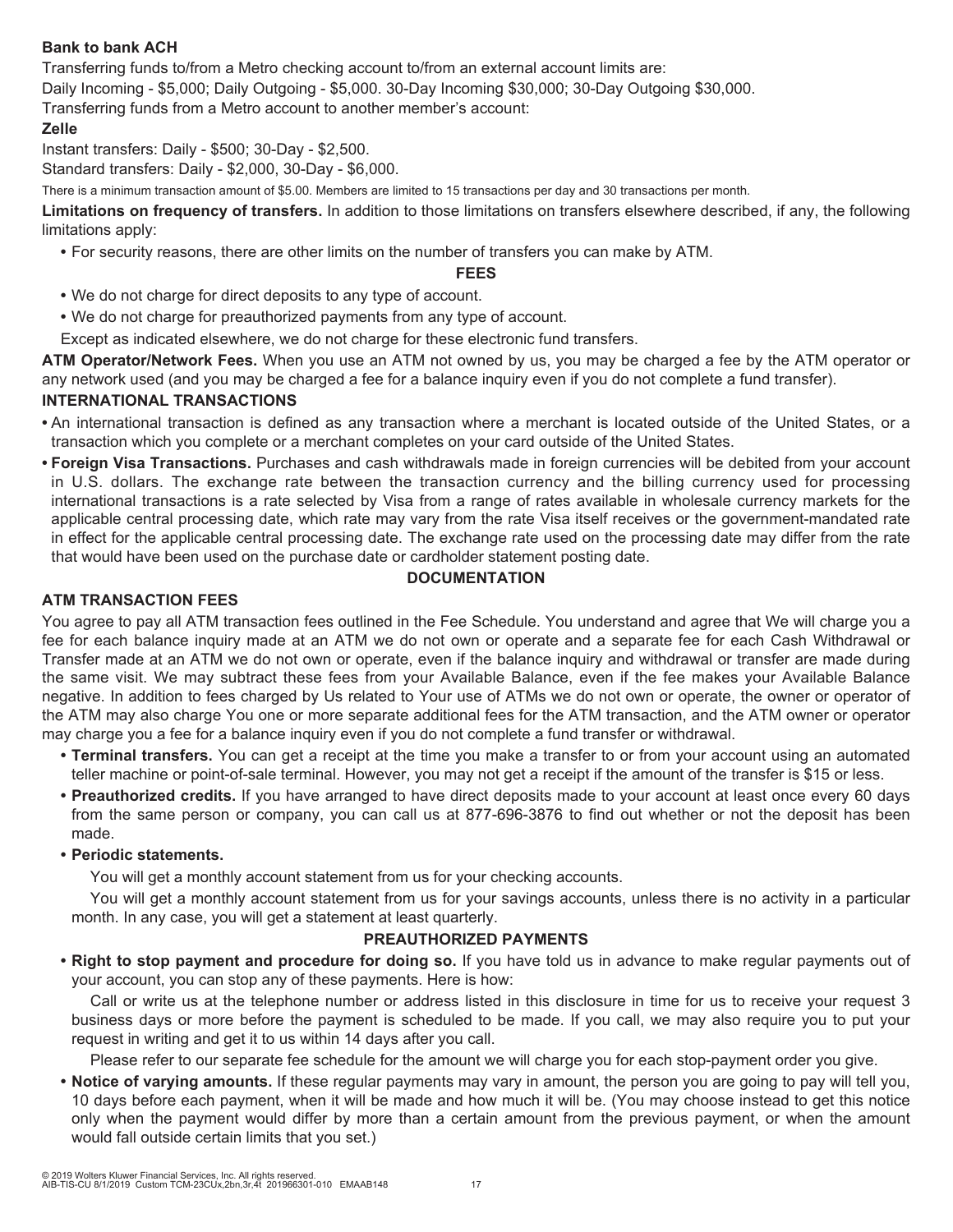**• Liability for failure to stop payment of preauthorized transfer.** If you order us to stop one of these payments 3 business days or more before the transfer is scheduled, and we do not do so, we will be liable for your losses or damages.

# **FINANCIAL INSTITUTION'S LIABILITY**

**Liability for failure to make transfers.** If we do not complete a transfer to or from your account on time or in the correct amount according to our agreement with you, we will be liable for your losses or damages. However, there are some exceptions. We will not be liable, for instance:

- (1) If, through no fault of ours, you do not have enough money in your account to make the transfer.
- (2) If you have an overdraft line and the transfer would go over the credit limit.
- (3) If the automated teller machine where you are making the transfer does not have enough cash.
- (4) If the terminal or system was not working properly and you knew about the breakdown when you started the transfer.
- (5) If circumstances beyond our control (such as fire or flood) prevent the transfer, despite reasonable precautions that we have taken.
- (6) There may be other exceptions stated in our agreement with you.

# **CONFIDENTIALITY**

We will disclose information to third parties about your account or the transfers you make:

- (1) where it is necessary for completing transfers; or
- (2) in order to verify the existence and condition of your account for a third party, such as a credit bureau or merchant; or
- (3) in order to comply with government agency or court orders; or
- (4) as explained in the Privacy Disclosure contained elsewhere in this document.

# **UNAUTHORIZED TRANSFERS**

# **(a) Consumer liability.**

*• Generally.* Tell us AT ONCE if you believe your card and/or code has been lost or stolen, or if you believe that an electronic fund transfer has been made without your permission using information from your check or draft. Telephoning is the best way of keeping your possible losses down. You could lose up to \$50 if someone used your card and/or code without your permission.

Also, if your statement shows transfers that you did not make, including those made by card, code or other means, tell us at once. If you do not tell us within 60 days after the statement was mailed to you, you may not get back the money you lost (up to \$50) after the 60 days if we can prove that we could have stopped someone from taking the money if you had told us in time.

If a good reason (such as a long trip or a hospital stay) kept you from telling us, we will extend the time period.

*• Additional Limit on Liability for Visa®-branded Debit Card*. Unless you have been negligent or have engaged in fraud, you will not be liable for any unauthorized transactions using your lost or stolen Visa®-branded Debit Card. This additional limit on liability does not apply to ATM transactions outside of the U.S., to ATM transactions not sent over Visa or Plus networks, or to transactions using your Personal Identification Number which are not processed by VISA®. Visa is a registered trademark of Visa International Service Association.

**(b) Contact in event of unauthorized transfer.** If you believe your card and/or code has been lost or stolen, call or write us at the telephone number or address listed in this disclosure. You should also call the number or write to the address listed in this disclosure if you believe a transfer has been made using the information from your check or draft without your permission.

# **ERROR RESOLUTION NOTICE**

In Case of Errors or Questions About Your Electronic Transfers, Call or Write us at the telephone number or address listed in this disclosure, as soon as you can, if you think your statement or receipt is wrong or if you need more information about a transfer listed on the statement or receipt. We must hear from you no later than 60 days after we sent the FIRST statement on which the problem or error appeared.

- (1) Tell us your name and account number (if any).
- (2) Describe the error or the transfer you are unsure about, and explain as clearly as you can why you believe it is an error or why you need more information.
- (3) Tell us the dollar amount of the suspected error.

If you tell us orally, we may require that you send us your complaint or question in writing within 10 business days.

We will determine whether an error occurred within 10 business days (5 business days for Visa®-branded Debit Card pointof-sale transactions processed by Visa and 20 business days if the transfer involved a new account) after we hear from you and will correct any error promptly. If we need more time, however, we may take up to 45 days (90 days if the transfer involved a new account, a point-of-sale transaction, or a foreign-initiated transfer) to investigate your complaint or question. If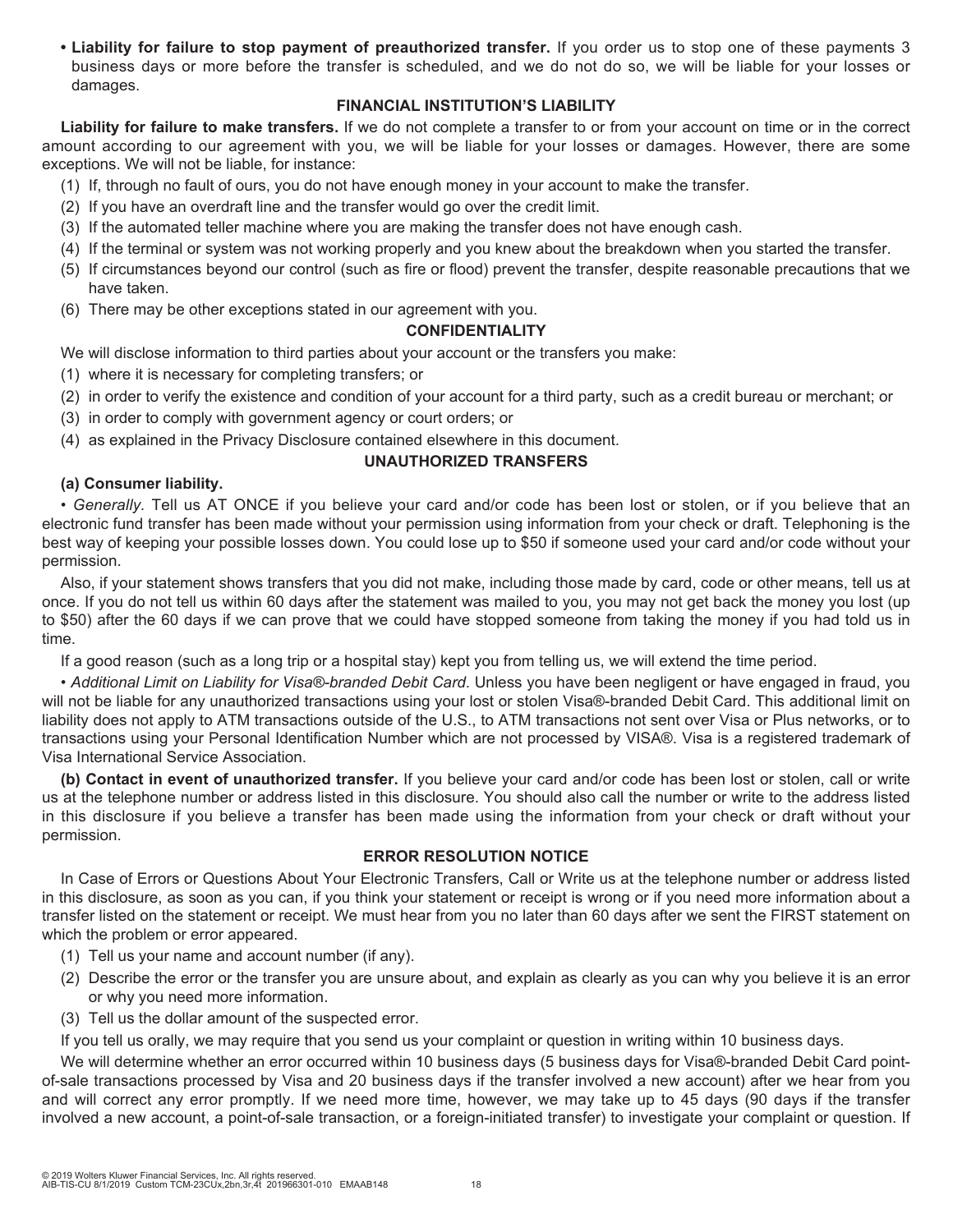we decide to do this, we will credit your account within 10 business days (5 business days for Visa®-branded Debit Card point-of-sale transactions processed by Visa and 20 business days if the transfer involved a new account) for the amount you think is in error, so that you will have the use of the money during the time it takes us to complete our investigation. If we ask you to put your complaint or question in writing and we do not receive it within 10 business days, we may not credit your account. Your account is considered a new account for the first 30 days after the first deposit is made, unless each of you already has an established account with us before this account is opened.

We will tell you the results within three business days after completing our investigation. If we decide that there was no error, we will send you a written explanation.

You may ask for copies of the documents that we used in our investigation.

METRO CREDIT UNION 200 REVERE BEACH PARKWAY CHELSEA, MA 02150 Business Days: Monday through Friday Excluding Federal Holidays Phone: 877-696-3876 MORE DETAILED INFORMATION IS AVAILABLE ON REQUEST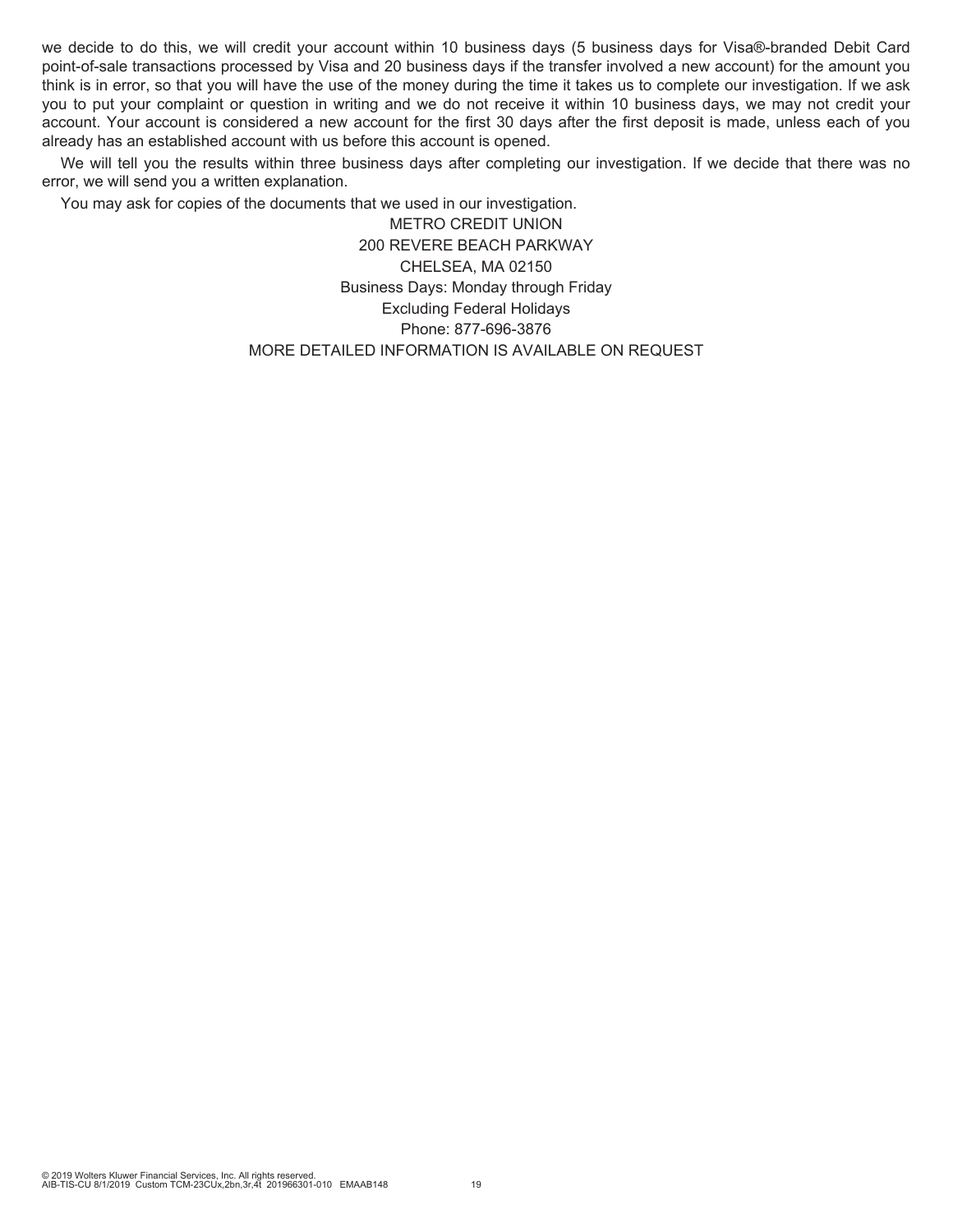# **YOUR ABILITY TO WITHDRAW FUNDS**

This policy statement applies to all accounts.

Our policy is to make funds from your check deposits available to you on the second business day after the day we receive your deposit, with the first \$225 available on the first business day after the day of your deposit. Electronic direct deposits will be available on the day we receive the deposit. Cash, wire transfers, and some specified check deposits will also be available before the second business day, as detailed below. Once the funds are available, you can withdraw them in cash and we will use the funds to pay checks that you have written.

Please remember that even after we have made funds available to you, and you have withdrawn the funds, you are still responsible for checks you deposit that are returned to us unpaid and for any other problems involving your deposit.

For determining the availability of your deposits, every day is a business day, except Saturdays, Sundays, and federal holidays. If you make a deposit before closing on a business day that we are open, we will consider that day to be the day of your deposit. However, if you make a deposit after closing or on a day we are not open, we will consider that the deposit was made on the next business day we are open.

If you make a deposit at an ATM before 2:00 p.m. on a business day that we are open, we will consider that day to be the day of your deposit. However, if you make a deposit at an ATM after 2:00 p.m. or on a day we are not open, we will consider that the deposit was made on the next business day we are open.

### **Same-Day Availability**

Funds from electronic direct deposits to your account will be available on the day we receive the deposit. Cash.

Wire transfers.

Checks drawn on Metro Credit Union.

Payroll checks drawn on Metro@work Companies.

### **Next-Day Availability**

Funds from the following deposits are available on the first business day after the day of your deposit:

U.S. Treasury checks that are payable to you.

If you make the deposit in person to one of our employees, funds from the following deposits are also available on the first business day after the day of your deposit:

State and local government checks that are payable to you.

Cashier's, certified, and teller's checks that are payable to you.

Federal Reserve Bank checks, Federal Home Loan Bank checks, and postal money orders, if these items are payable to you.

If you do not make your deposit in person to one of our employees (for example, if you mail the deposit), funds from these deposits will be available on the second business day after the day we receive your deposit.

# **Other Check Deposits Subject to Second-Day Availability**

The first \$225 from a deposit of other checks will be available on the first business day after the day of your deposit. The remaining funds will be available on the second business day after the day of your deposit.

For example, if you deposit a check of \$700 on a Monday, \$225 of the deposit is available on Tuesday. The remaining \$475 is available on Wednesday.

If we cash a check for you that is drawn on another bank, we may withhold the availability of a corresponding amount of funds that are already in your account. Those funds will be available at the time funds from the check we cashed would have been available if you had deposited it.

#### **LONGER DELAYS MAY APPLY**

Funds you deposit by check may be delayed for a longer period under the following circumstances:

We believe a check you deposit will not be paid.

You deposit checks totaling more than \$5,525 on any one day.

You redeposit a check that has been returned unpaid.

You have overdrawn your account repeatedly in the last six months.

There is an emergency, such as failure of computer or communications equipment.

We will notify you if we delay your ability to withdraw funds for any of these reasons, and we will tell you when the funds will be available. They will generally be available no later than the seventh business day after the day of your deposit.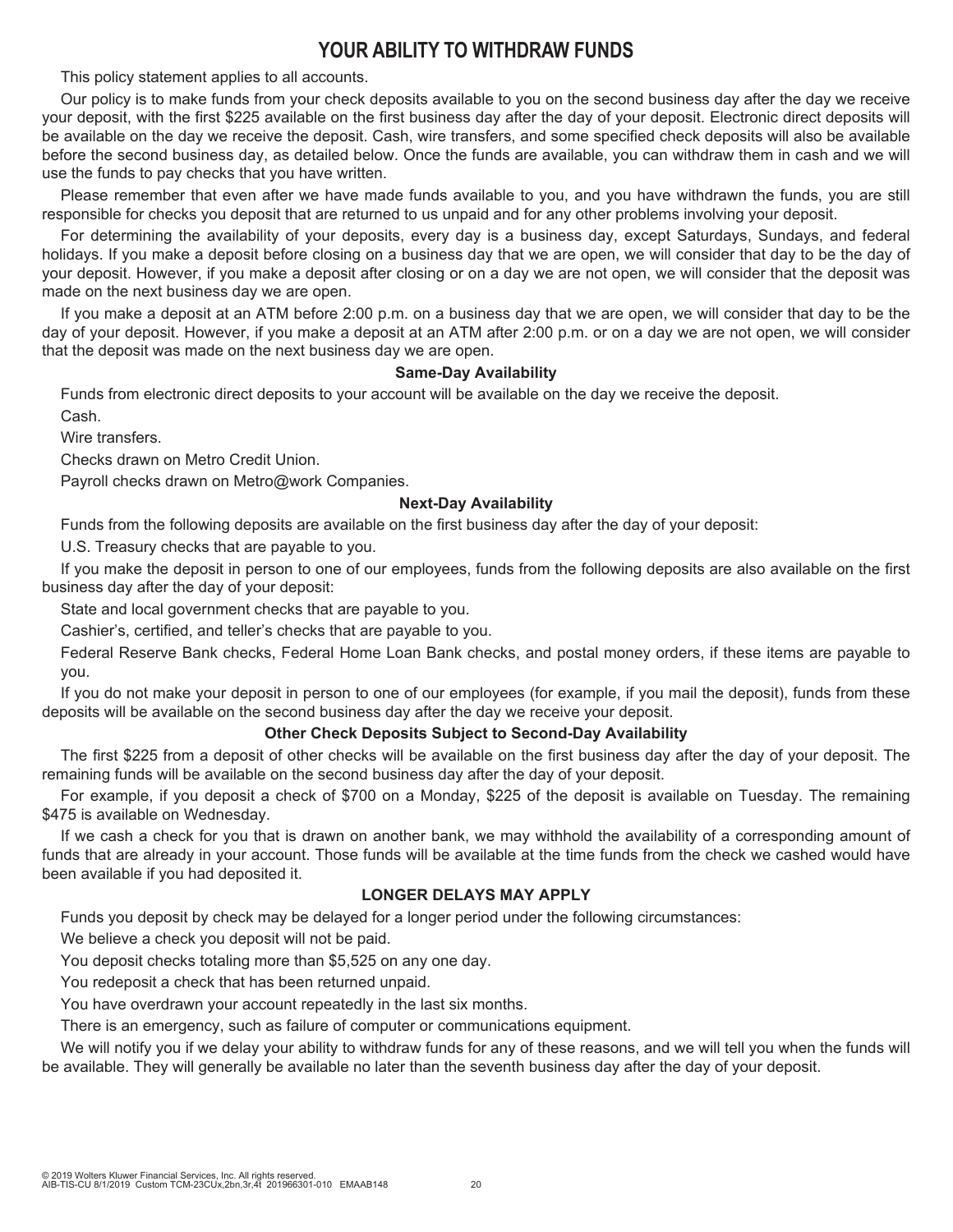### **SPECIAL RULES FOR NEW ACCOUNTS**

If you are a new member, the following special rules will apply during the first 30 days your account is open.

Funds from cash, wire transfers and electronic direct deposits to your account will be available on the day we receive the deposit. Funds from deposits of the first \$5,525 of a day's total deposits of cashier's, certified, teller's, traveler's, and federal, state and local government checks will be available on the first business day after the day of your deposit if the deposit meets certain conditions. For example, the checks must be payable to you (and you may have to use a special deposit slip). The excess over \$5,525 will be available on the ninth business day after the day of your deposit. If your deposit of these checks (other than a U.S. Treasury check) is not made in person to one of our employees, the first \$5,525 will not be available until the second business day after the day of your deposit.

Funds from all other check deposits will be available on the ninth business day after the day of your deposit.

#### **DEPOSITS AT AUTOMATED TELLER MACHINES**

Funds from any deposits (cash or checks) made at automated teller machines (ATMs) we do not own or operate will not be available until the second business day after the day of your deposit.

All ATMs that we own or operate are identified as our machines.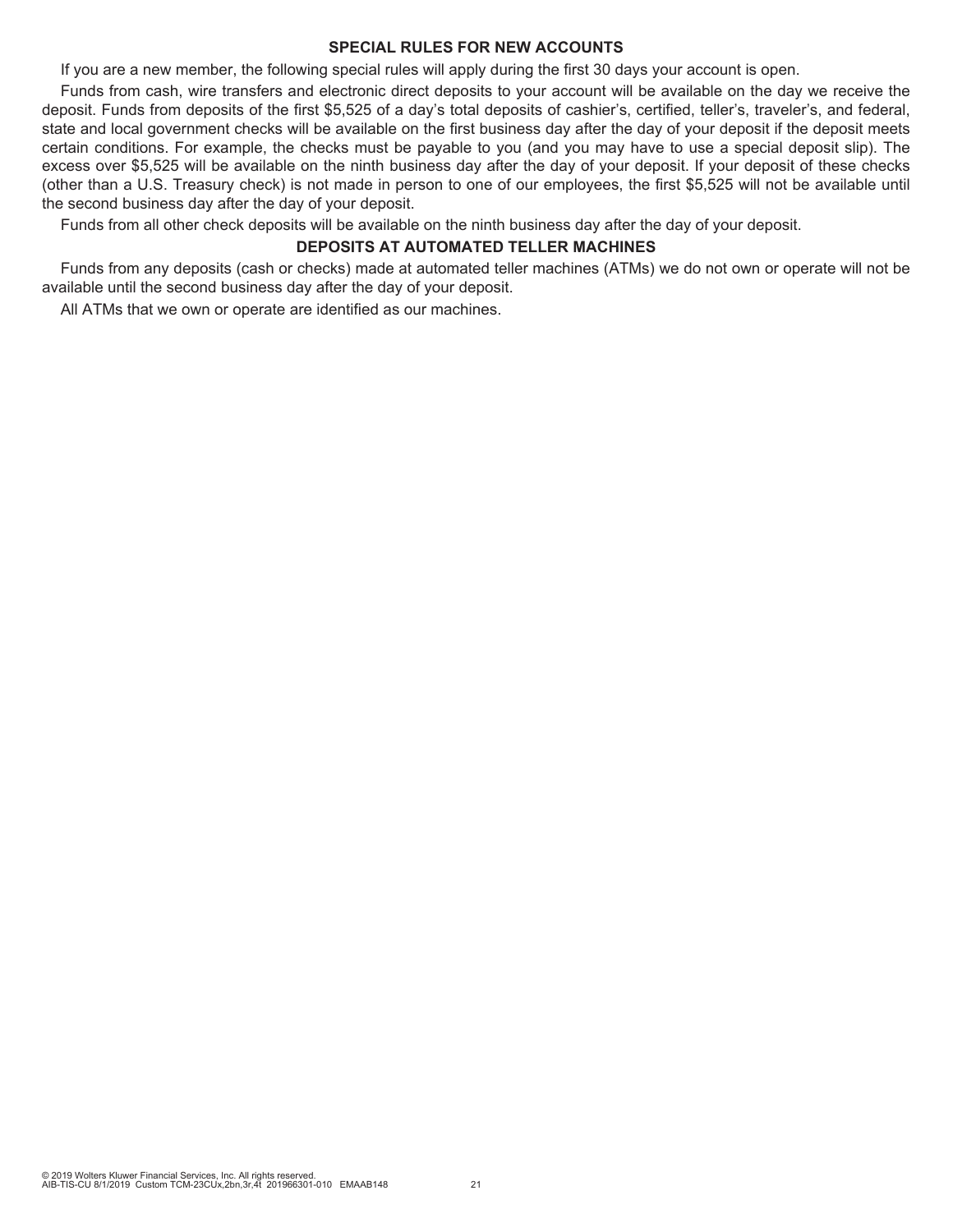# **SUBSTITUTE CHECKS AND YOUR RIGHTS**

As our member we think it's important for you to know about substitute checks. The following Substitute Check Disclosure provides information about substitute checks and your rights. So you will recognize substitute checks when you receive them, we have included a copy of the front side of a substitute check along with an explanation of the substitute check's components.

### **What is a substitute check?**

To make check processing faster, federal law permits banks to replace original checks with "substitute checks." These checks are similar in size to original checks with a slightly reduced image of the front and back of the original check. The front of a substitute check states: "This is a legal copy of your check. You can use it the same way you would use the original check." You may use a substitute check as proof of payment just like the original check.

Some or all of the checks that you receive back from us may be substitute checks. This notice describes rights you have when you receive substitute checks from us. The rights in this notice do not apply to original checks or to electronic debits to your account. However, you have rights under other law with respect to those transactions.

### **What are my rights regarding substitute checks?**

In certain cases, federal law provides a special procedure that allows you to request a refund for losses you suffer if a substitute check is posted to your account (for example, if you think that we withdrew the wrong amount from your account or that we withdrew money from your account more than once for the same check). The losses you may attempt to recover under this procedure may include the amount that was withdrawn from your account and fees that were charged as a result of the withdrawal (for example, bounced check fees).

The amount of your refund under this procedure is limited to the amount of your loss or the amount of the substitute check, whichever is less. You also are entitled to interest on the amount of your refund if your account is an interest-bearing account. If your loss exceeds the amount of the substitute check, you may be able to recover additional amounts under other law.

If you use this procedure, you may receive up to \$2,500 of your refund (plus interest if your account earns interest) within 10 business days after we received your claim and the remainder of your refund (plus interest if your account earns interest) not later than 45 calendar days after we received your claim.

We may reverse the refund (including any interest on the refund) if we later are able to demonstrate that the substitute check was correctly posted to your account.

### **How do I make a claim for a refund?**

If you believe that you have suffered a loss relating to a substitute check that you received and that was posted to your account, please contact us at:

Metro Credit Union Attn: Deposit Operations 200 Revere Beach Parkway Chelsea, MA 02150 877.MY.METRO

You must contact us within 40 calendar days of the date that we mailed (or otherwise delivered by a means to which you agreed) the substitute check in question or the account statement showing that the substitute check was posted to your account, whichever is later. We will extend this time period if you were not able to make a timely claim because of extraordinary circumstances.

Your claim must include —

- A description of why you have suffered a loss (for example, you think the amount withdrawn was incorrect);
- An estimate of the amount of your loss;
- An explanation of why the substitute check you received is insufficient to confirm that you suffered a loss; and
- A copy of the substitute check or the following information to help us identify the substitute check: the check number, the amount of the check, the date of the check, the name of the person to whom you wrote the check, an estimate of the amount of your loss, an explanation of why the substitute check you received is insufficient to confirm that you suffered a loss.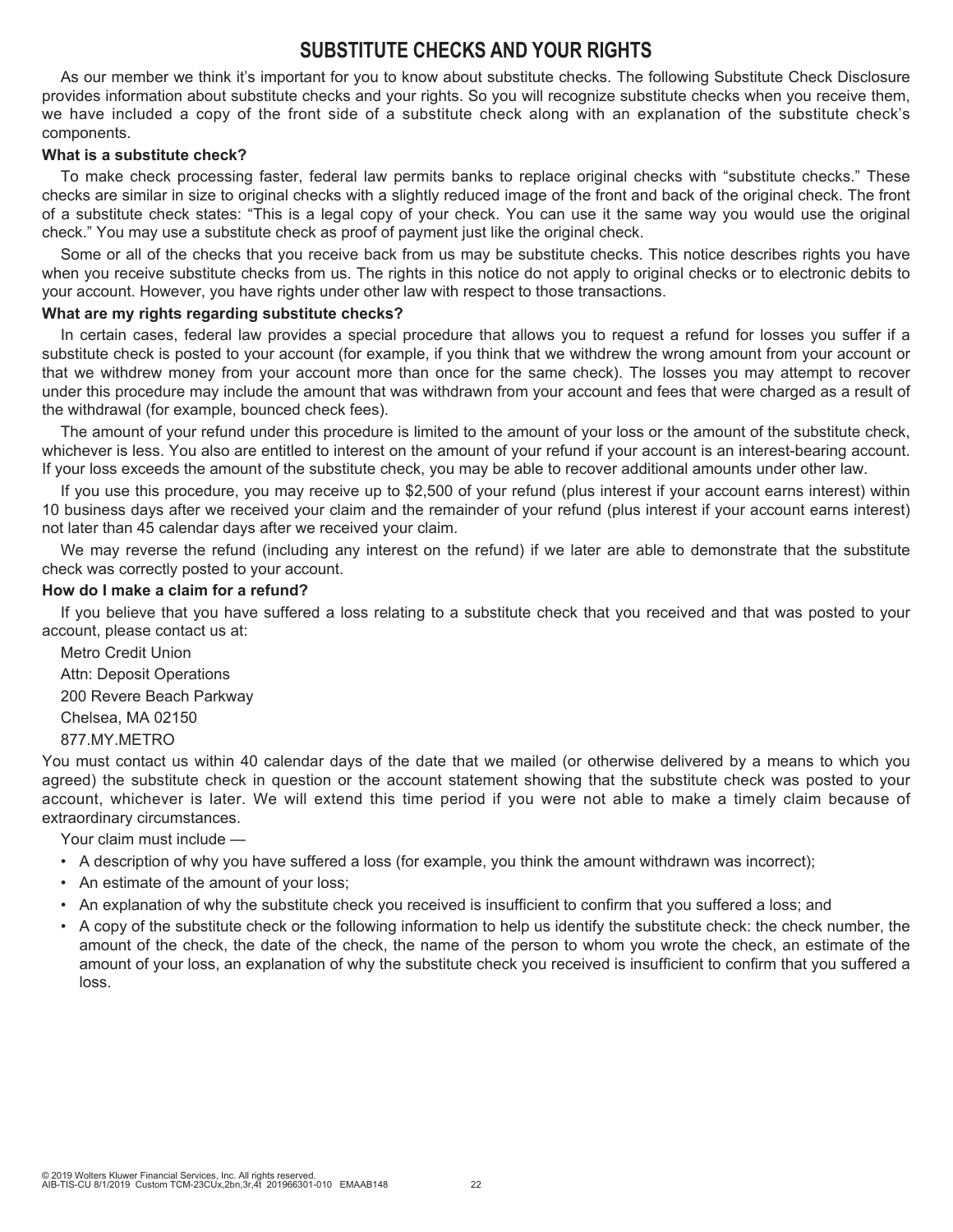# **SUBSTITUTE CHECK IMAGE**

Below is an image of a sample substitute check. The numbers listed below the image correspond with the numbers on or near the substitute check image and the corresponding text explains the various components of a substitute check.



These numbers correspond with the numbers on the Substitute Check Image:

- 1 An image of the original check appears in the upper right-hand corner of the substitute check.
- 2 A substitute check is the same size as a standard business check.
- 3 The information in asterisks relates to the "reconverting bank"—the financial institution that created the substitute check.
- 4 The information in brackets (appears sideways facing check image) relates to the "truncating bank"—the financial institution that took the original check out of the check processing system.
- 5 The Legal Legend states: *This is a LEGAL COPY of your check. You can use it the same way you would use the original check.*
- 6 The MICR lines at the bottom of the image of the original and at the bottom of the substitute check are the same except for the "4" at the beginning of the MICR line on the substitute check, which indicates that it is a substitute check being moved forward for collection purposes. It is also possible for the MICR line on the substitute check to begin with a "5" if the item is being returned. The rest of the MICR line is the same as the original check to ensure that it is processed as though it were the original.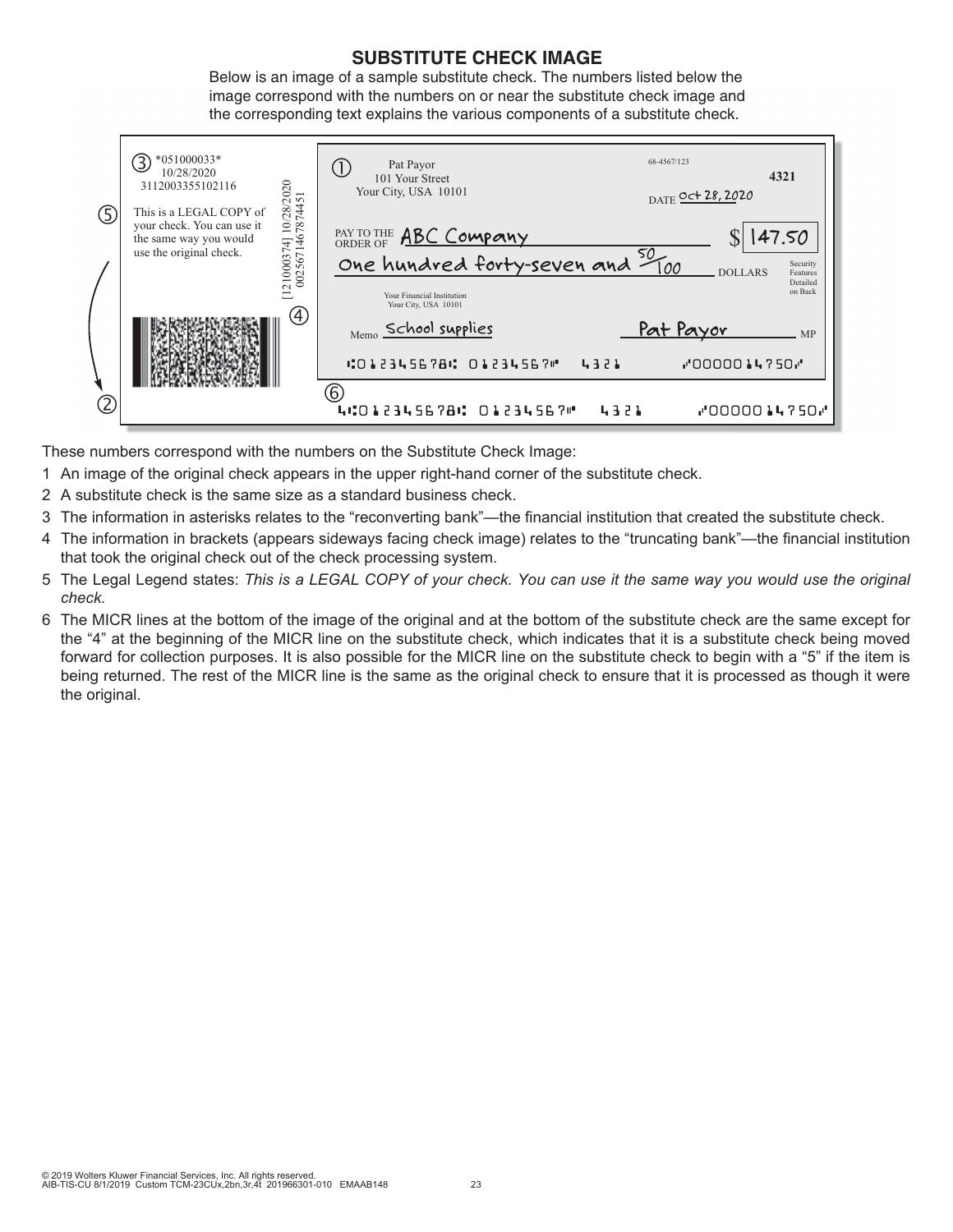# **TRUTH-IN-SAVINGS DISCLOSURE**

# **FREE CHECKING ACCOUNT**

# **Minimum balance requirements:**

The minimum balance required to open this account is \$25.00.

# **Transaction limitations:**

No transaction limitations apply to this account unless otherwise stated in the Common Features section.

# **MY REWARD CHECKING ACCOUNTS**

# **Minimum balance requirements:**

The minimum balance required to open this account is \$25.00.

# **Transaction limitations:**

No transaction limitations apply to this account unless otherwise stated in the Common Features section.

# **Fees and charges:**

A paper statement fee of \$3.00 will be charged each month. This fee will not apply if the member is enrolled in estatements.

A maintenance service charge of \$22.00 will be charged each month if direct deposit is not set up. A portion of the direct deposit must be applied to the My Reward Checking to qualify for the \$22.00 maintenance service charge to be rebated. Fee waived until age 24.

ATM fees charged by other banks are reimbursed.

# **SAFEGUARD CHECKING ACCOUNT**

# **Minimum balance requirements:**

The minimum balance required to open this account is \$25.00.

# **Transaction limitations:**

Courtesy Pay and Courtesy Pay Plus services are unavailable for this product type. Overdraft Lines of Credit are unavailable for this product type.

# **Fees and charges:**

Insufficient, dormant, and inactivity fees are waived for this product type. See the Fee Schedule for Consumer Accounts for additional fee information.

# **MEMBERSHIP SAVINGS ACCOUNT**

**Rate Information -** The interest rate and annual percentage yield may change at any time, as determined by the credit union board of directors.

**Compounding and crediting -** Interest will be compounded every month. Interest will be credited to your account every month.

**Effect of closing an account -** If you close your account before interest is paid, you will not receive the accrued interest.

# **Minimum balance requirements:**

The minimum balance required to open this account is \$5.00.

You must maintain a minimum average daily balance of \$150.00 in your account to avoid a maintenance service charge. If, during any month, your account balance falls below the required minimum average daily balance, your account will be subject to a maintenance service charge of \$2.00 for that month. This fee does not apply if you have an associated loan product with us.

You must maintain a minimum daily balance of \$25.00 in your account each day to obtain the disclosed annual percentage yield.

**Daily balance computation method -** Interest is calculated by the daily balance method which applies a daily periodic rate to the balance in the account each day.

**Accrual of interest on noncash deposits -** Interest will begin to accrue on the business day you deposit noncash items (for example, checks) to your account.

# **SECONDARY SAVINGS ACCOUNT**

**Rate Information -** The interest rate and annual percentage yield may change at any time, as determined by the credit union board of directors.

**Compounding and crediting -** Interest will be compounded every month. Interest will be credited to your account every month.

**Effect of closing an account -** If you close your account before interest is paid, you will not receive the accrued interest.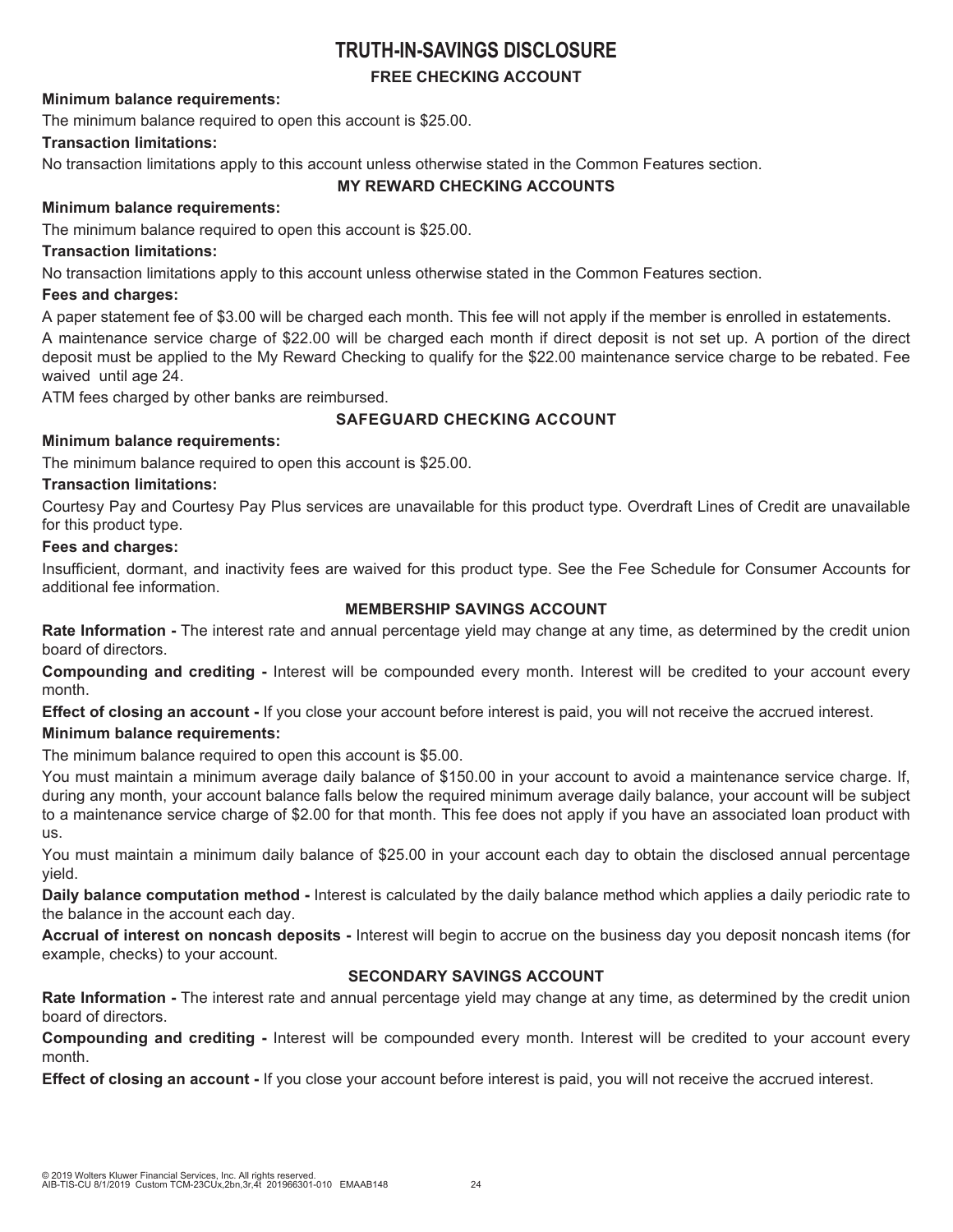# **Minimum balance requirements:**

You must maintain a minimum average daily balance of \$150.00 in your account to avoid a maintenance service charge. If, during any month, your account balance falls below the required minimum average daily balance, your account will be subject to a maintenance service charge of \$2.00 for that month. This fee does not apply if you have an associated loan product with us.

You must maintain a minimum daily balance of \$25.00 in your account each day to obtain the disclosed annual percentage yield.

**Daily balance computation method -** Interest is calculated by the daily balance method which applies a daily periodic rate to the balance in the account each day.

**Accrual of interest on noncash deposits -** Interest will begin to accrue on the business day you deposit noncash items (for example, checks) to your account.

### **MY REWARD SAVINGS ACCOUNT**

An active My Reward Checking account must be maintained. The account will be converted to a Regular Savings if the checking is closed. Members are limited to one My Reward Savings account.

**Rate Information -** The interest rate and annual percentage yield may change at any time, as determined by the credit union board of directors.

**Compounding and crediting -** Interest will be compounded every month. Interest will be credited to your account every month.

**Effect of closing an account -** If you close your account before interest is paid, you will not receive the accrued interest. **Minimum balance requirements:**

The minimum balance required to open this account is \$5.00.

**Daily balance computation method -** Interest is calculated by the daily balance method which applies a daily periodic rate to the balance in the account each day.

**Accrual of interest on noncash deposits -** Interest will begin to accrue on the business day you deposit noncash items (for example, checks) to your account.

# **PROSPERITY BUILDER SAVINGS ACCOUNT**

Limit one Prosperity Builder Savings account per member.

**Rate Information -** The interest rate and annual percentage yield may change at any time, as determined by the credit union board of directors.

**Compounding and crediting -** Interest will be compounded every month. Interest will be credited to your account every month.

**Effect of closing an account -** If you close your account before interest is paid, you will not receive the accrued interest.

# **Minimum balance requirements:**

The minimum balance required to open this account is \$5.00.

**Daily balance computation method -** Interest is calculated by the daily balance method which applies a daily periodic rate to the balance in the account each day.

**Accrual of interest on noncash deposits -** Interest will begin to accrue on the business day you deposit noncash items (for example, checks) to your account.

# **HIGH YIELD SAVINGS ACCOUNT**

**Rate Information -** The interest rate and annual percentage yield may change at any time, as determined by the credit union board of directors.

**Compounding and crediting -** Interest will be compounded every month. Interest will be credited to your account every month.

**Effect of closing an account -** If you close your account before interest is paid, you will not receive the accrued interest.

# **Minimum balance requirements:**

The minimum balance required to open this account is \$10,000.00.

You must maintain a minimum average daily balance of \$10,000.00 in your account to avoid a low balance fee. If, during any month, your account balance falls below the required minimum average daily balance, your account will be subject to a low balance fee of \$25.00 for that month.

**Daily balance computation method -** Interest is calculated by the daily balance method which applies a daily periodic rate to the balance in the account each day.

**Accrual of interest on noncash deposits -** Interest will begin to accrue on the business day you deposit noncash items (for example, checks) to your account.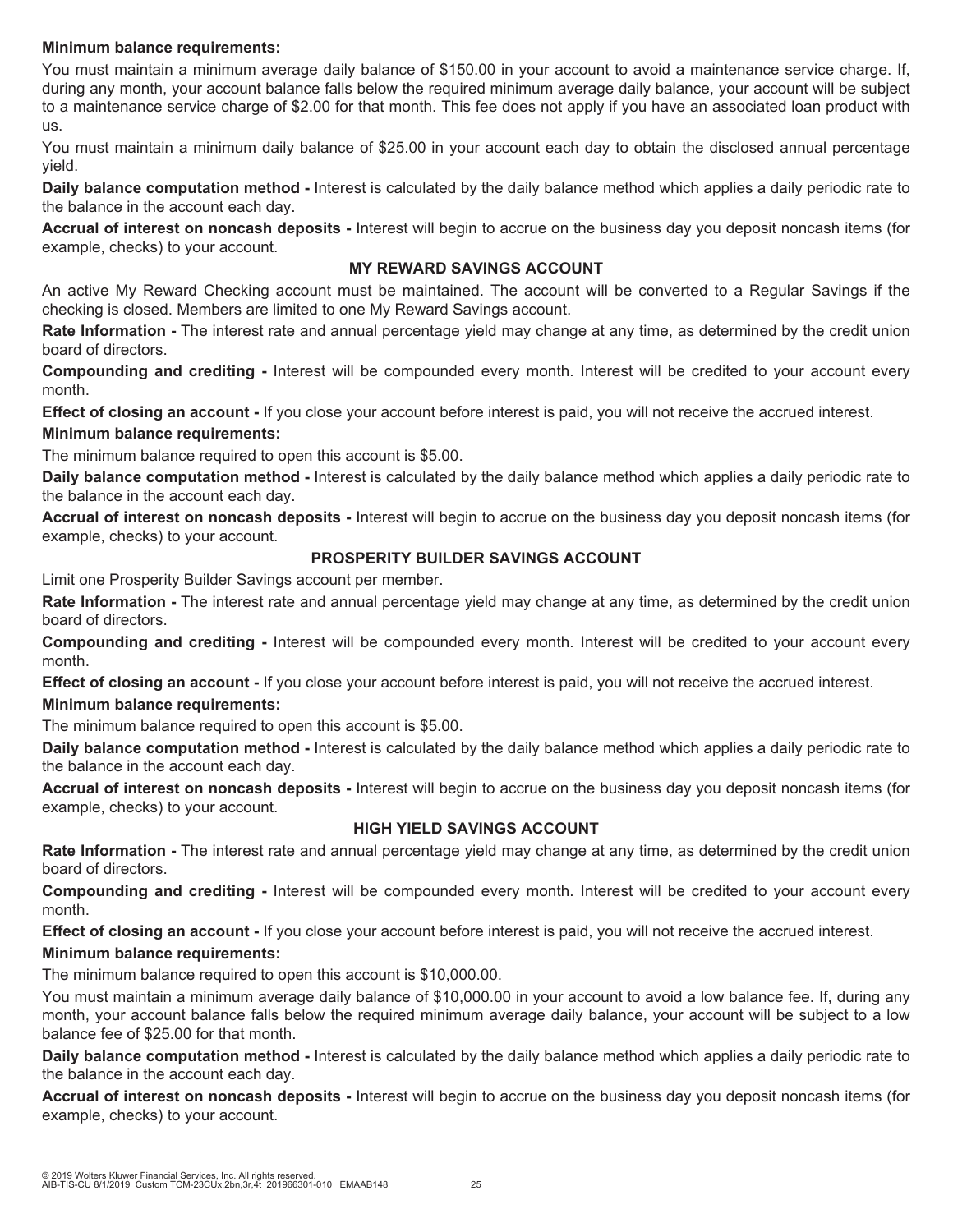# **Transaction limitations:**

For IRA Savings (Traditional and Roth) and IRA Certificate of Deposit accounts, withdrawals are subject to special limitations and rules established by federal laws as to all IRA accounts, and such limitations are described in our application form. Please request this form if eligible and you are interested in opening an IRA Savings account.

# **Fees and charges:**

An annual IRA Plan fee of \$15.00 will be charged each year.

A Transfer Out/Close Out fee of \$25.00 will be charged as occurs.

### **VACATION CLUB ACCOUNT**

**Rate Information -** The interest rate and annual percentage yield may change at any time, as determined by the credit union board of directors.

**Compounding and crediting -** Interest will be compounded every month. Interest will be credited to your account every month.

**Effect of closing an account -** If you close your account before interest is paid, you will not receive the accrued interest.

### **Minimum balance requirements:**

The minimum balance required to open this account is \$10.00.

You must maintain a minimum daily balance of \$25.00 in your account each day to obtain the disclosed annual percentage yield.

**Daily balance computation method -** Interest is calculated by the daily balance method which applies a daily periodic rate to the balance in the account each day.

**Accrual of interest on noncash deposits -** Interest will begin to accrue on the business day you deposit noncash items (for example, checks) to your account.

For Vacation Club accounts, the entire balance will be paid to you by transfer to another account of yours at Metro Credit Union on or after May 1 and the account will remain open.

#### **Transaction limitations:**

The maximum balance on this account is \$10,000.00.

#### **Fees and charges:**

An early withdrawal fee of \$15.00 will be charged for each withdrawal. Withdrawals made from club accounts are subject to a \$15.00 fee unless the withdrawal is within seven days of account opening.

# **CHRISTMAS CLUB ACCOUNT**

**Rate Information -** The interest rate and annual percentage yield may change at any time, as determined by the credit union board of directors.

**Compounding and crediting -** Interest will be compounded every month. Interest will be credited to your account every month.

**Effect of closing an account -** If you close your account before interest is paid, you will not receive the accrued interest.

# **Minimum balance requirements:**

The minimum balance required to open this account is \$10.00.

You must maintain a minimum daily balance of \$25.00 in your account each day to obtain the disclosed annual percentage yield.

**Daily balance computation method -** Interest is calculated by the daily balance method which applies a daily periodic rate to the balance in the account each day.

**Accrual of interest on noncash deposits -** Interest will begin to accrue on the business day you deposit noncash items (for example, checks) to your account.

For Christmas Club accounts, the entire balance will be paid to you by transfer to another account of yours at Metro Credit Union on or after October 1 and the account will remain open.

#### **Transaction limitations:**

The maximum balance on this account is \$10,000.00.

#### **Fees and charges:**

An early withdrawal fee of \$15.00 will be charged for each withdrawal. Withdrawals made from club accounts are subject to a \$15.00 fee unless the withdrawal is within seven days of account opening.

#### **MONEY MARKET CHECKING ACCOUNT**

**Rate Information -** The interest rate and annual percentage yield may change at any time, as determined by the credit union board of directors.

**Compounding and crediting -** Interest will be compounded every month. Interest will be credited to your account every month.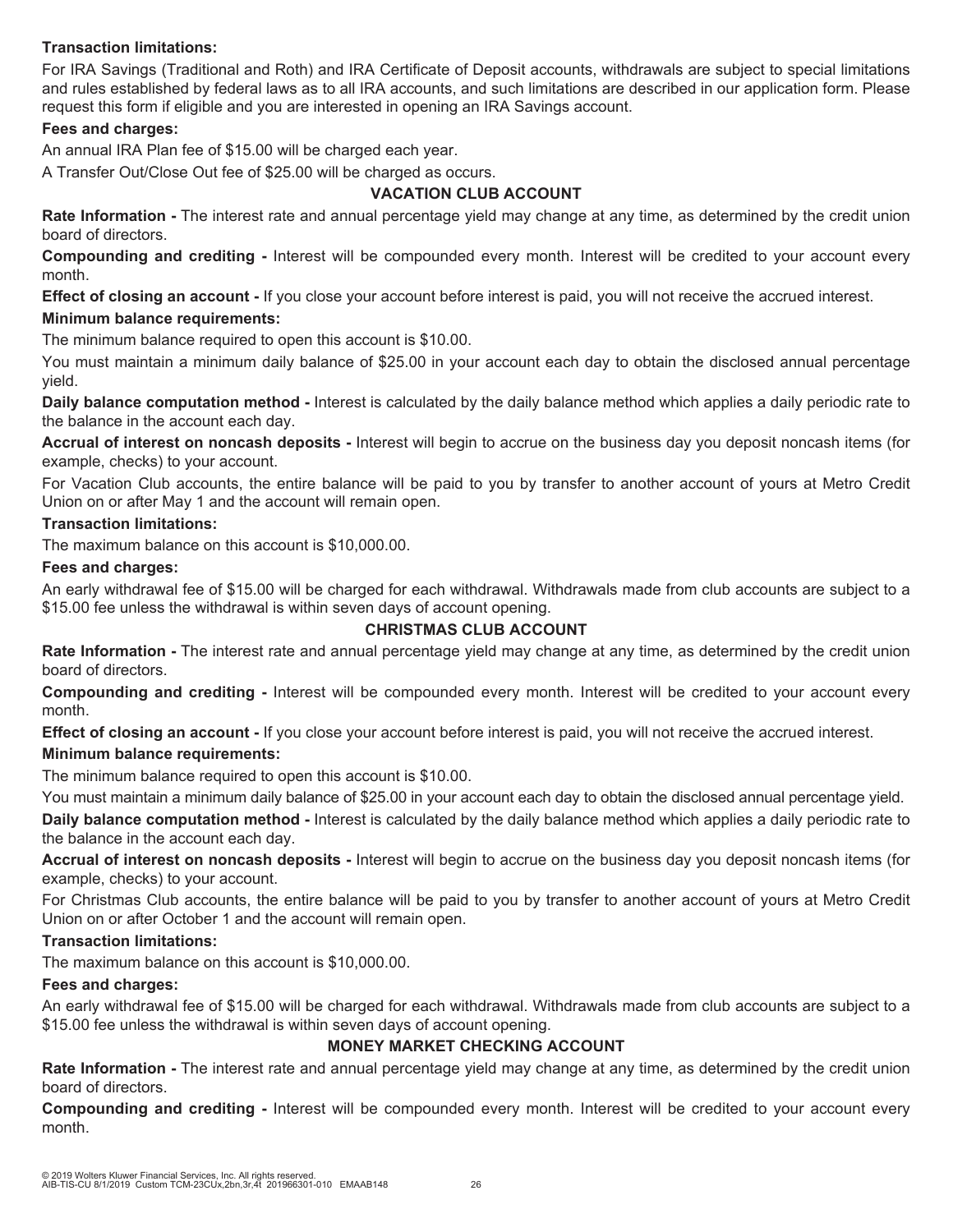**Effect of closing an account -** If you close your account before interest is paid, you will not receive the accrued interest. **Minimum balance requirements:**

The minimum balance required to open this account is \$2,000.00.

You must maintain a minimum average daily balance of \$2,000.00 in your account to avoid a low balance fee. If, during any month, your account balance falls below the required minimum average daily balance, your account will be subject to a low balance fee of \$5.00 for that month.

**Daily balance computation method -** Interest is calculated by the daily balance method which applies a daily periodic rate to the balance in the account each day.

**Accrual of interest on noncash deposits -** Interest will begin to accrue on the business day you deposit noncash items (for example, checks) to your account.

# **IRA SAVINGS/ROTH IRA SAVINGS ACCOUNT**

**Rate Information -** The interest rate and annual percentage yield may change at any time, as determined by the credit union board of directors.

**Compounding and crediting -** Interest will be compounded every day. Interest will be credited to your account every month.

Effect of closing an account - If you close your account before interest is paid, you will not receive the accrued interest.

# **Minimum balance requirements:**

The minimum balance required to open this account is \$10.00.

You must maintain a minimum daily balance of \$25.00 in your account each day to obtain the disclosed annual percentage yield.

**Daily balance computation method -** Interest is calculated by the daily balance method which applies a daily periodic rate to the balance in the account each day.

**Accrual of interest on noncash deposits -** Interest will begin to accrue on the business day you deposit noncash items (for example, checks) to your account.

# **Transaction limitations:**

For IRA Savings (Traditional and Roth) and IRA Certificate of Deposit accounts, withdrawals are subject to special limitations and rules established by federal laws as to all IRA accounts, and such limitations are described in our application form. Please request this form if eligible and you are interested in opening an IRA Savings account.

# **Fees and charges:**

An annual IRA Plan fee of \$15.00 will be charged each year.

A Transfer Out/Close Out fee of \$25.00 will be charged as occurs.

# **CERTIFICATE OF DEPOSIT/IRA CERTIFICATE OF DEPOSIT**

**Rate Information -** You will be paid the disclosed rate until first maturity.

**Compounding and crediting frequency -** Please refer to our rate sheet for the compounding and crediting frequency of your account.

For 3, 6, or 9 month certificates interest is not compounded.

**Effect of closing an account -** If you close your account before interest is paid, you will not receive the accrued interest.

# **Minimum balance requirements:**

The minimum balance required to open this account is \$500.00.

You must maintain a minimum daily balance of \$500.00 in your account each day to obtain the disclosed annual percentage yield.

**Daily balance computation method -** Interest is calculated by the daily balance method which applies a daily periodic rate to the balance in the account each day on all CDs with terms of 12 months or longer.

**Accrual of interest on noncash deposits -** Interest will begin to accrue on the business day you deposit noncash items (for example, checks) to your account.

# **Transaction limitations:**

After the account is opened, you may not make deposits into the account until the maturity date stated on the account.

You may make withdrawals of principal from your account before maturity. Principal withdrawn before maturity is included in the amount subject to early withdrawal penalty.

You can only withdraw interest credited in the term before maturity of that term without penalty. You can withdraw interest anytime during the term of crediting after it is credited to your account.

**Time requirements -** Your account will mature as stated on your certificate of deposit.

**Early withdrawal penalties** (a penalty may be imposed for withdrawals before maturity) -

• If your account has an original maturity of 3, 6 or 9 months:

The penalty we may impose will equal one month's interest on the amount withdrawn subject to penalty.